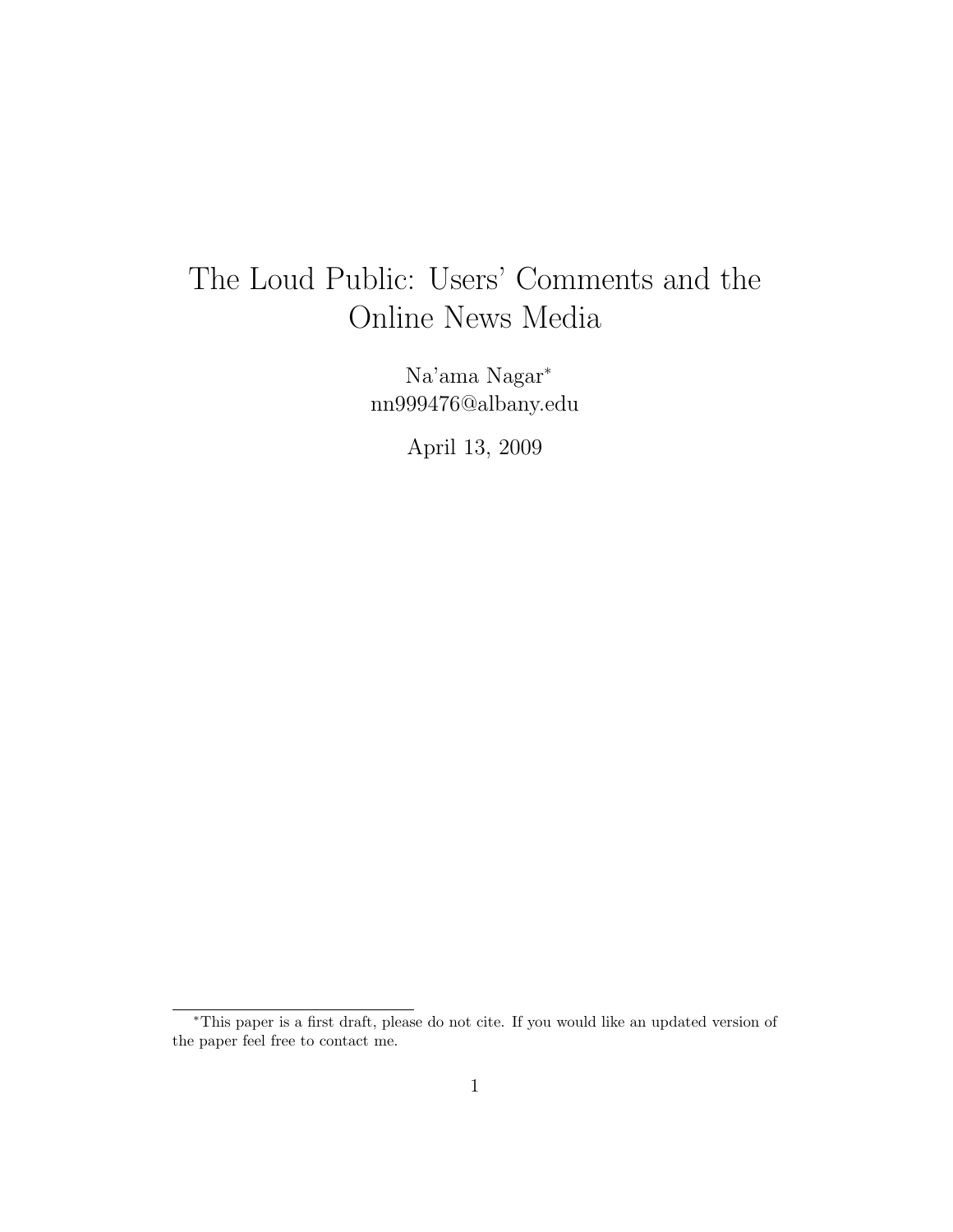#### Introduction

Research has already established that the availability of interactive features in news sites distinguishes online journalism from its offline counterparts (Pavlik 2000; Deuze and Paulussen 2002). Interactivity signifies a shift from the traditional media one-to-many communication flow to the emergence of a two-way communication model which converts online audiences from passive to active media consumers (Pavlik 2001). The potential of interactivity to facilitate a dialogue between the media and its audiences is therefore indisputable. Nonetheless, a series of studies has demonstrated that the use of interactive features by mainstream news sites is relatively limited, especially features that promote user-to-user interactions (Chung 2004; Deuze 2003; Domingo 2008; Kenney et al. 2000; Massey and Levy 1999; Quinn and Trench 2000; Rosenberry 2005; Schultz  $2000$ <sup>[1](#page-1-0)</sup>. This paper focuses primarily on mainstream news sites for two reasons. First, these sites are some of the most popular news sources in the World Wide Web (Rosenberry 2005). Additionally, these sites represent prominent offline news organizations and thus are more likely to be perceived as authoritative sources.

Most research thus far on interactivity and the news media is mainly concerned with the integration of interactive features as a whole (Chung 2004, 2007; Domingo 2008; Massey and Levy 1999). This approach is important because it helps us to understand the aggregated effect of these features on the news production process. This paper however examines the effect of one particular feature – users' comments in mainstream news sites. The focus

<span id="page-1-0"></span><sup>1</sup>For the purpose of this paper mainstream news sites refer to sites that are affiliated with traditional news media organizations such as newspapers, radio, and TV broadcast networks.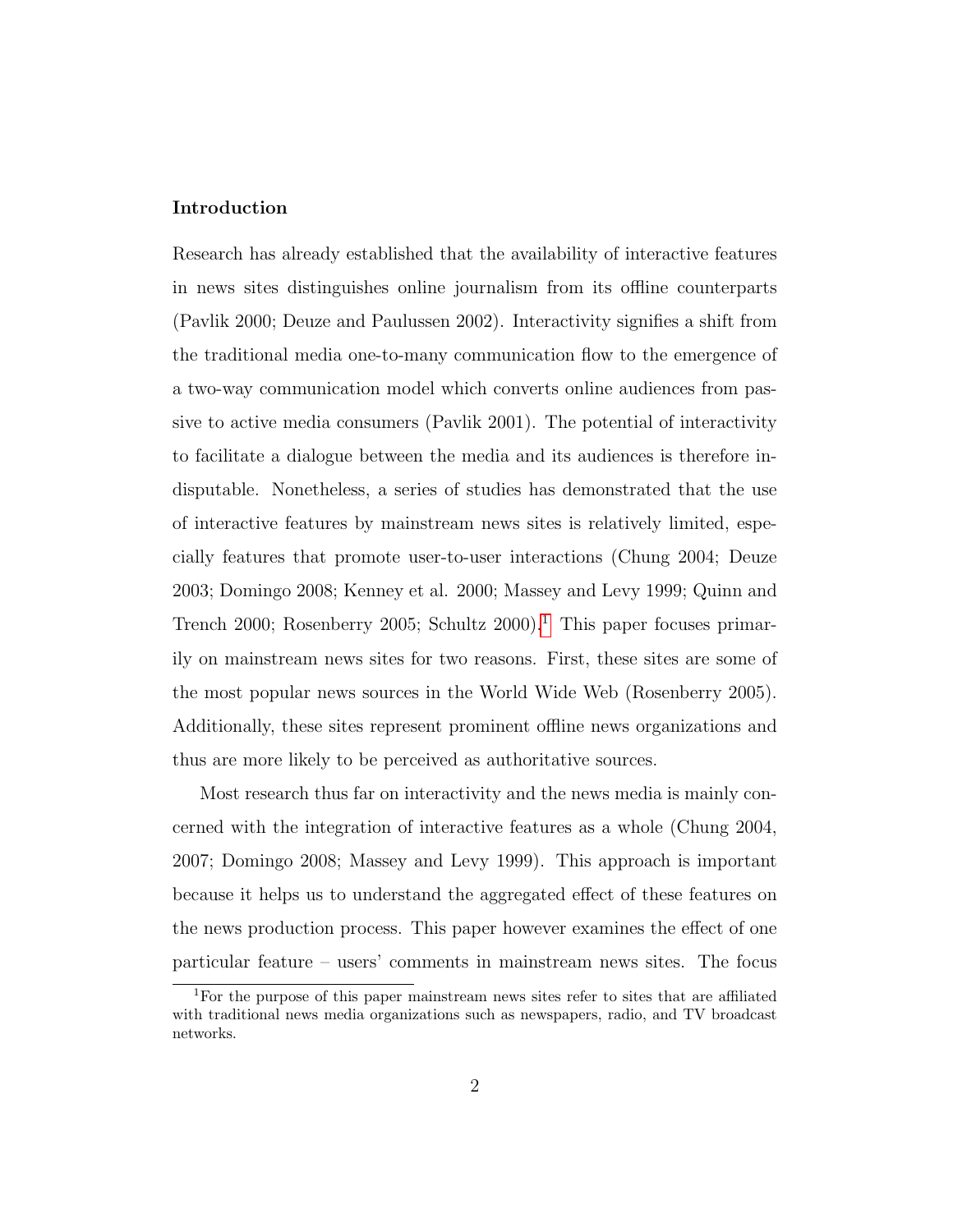solely on users' comments is due to the unique characteristics of the feature as a facilitator of a visible and open public discourse. I therefore distinguish users' comments from comments in news sites' forums because forums are somewhat detached from journalistic content. Finally, users' comments have only recently been broadly adopted by news sites and thus they have yet to receive much attention in the literature.

The users' comments feature refers to the ability of readers to express their opinions on news reports, opinion pieces, journalists' blogs, and any other content available on the site. In essence everyone with an Internet access can 'talk back' to reporters and to each other on high-profile issues. For the purpose of this paper I use the term 'talkbacks' to refer to users' comments in news sites.

This paper has two goals: 1) to examine how do editors perceive talkbacks, and 2) to inquire whether talkbacks influence the media agenda. The empirical evidence consists of semi-structured interviews with online editors. At the moment the study includes news sites in Israel and the U.K.<sup>[2](#page-2-0)</sup>

In terms of theory, this study draws on two distinct literatures. The first literature addresses the notion of interactivity and one of its by-products, user generated content (UGC). While research on UGC is still in its early stages, several studies have shown that the online news media acknowledge that UGC features are an important component of online journalism (Chung 2007; Domingo 2008; Hermida and Thurman 2008; Ornebring 2008; Thurman 2008). Nevertheless, scholars have yet to examine how UGC in general and talkbacks in particular influence the work of online journalists and edi-

<span id="page-2-0"></span><sup>2</sup> The final version of the paper will also include online editors in the U.S. and the results of a web-based survey that was sent to online journalists in all three countries.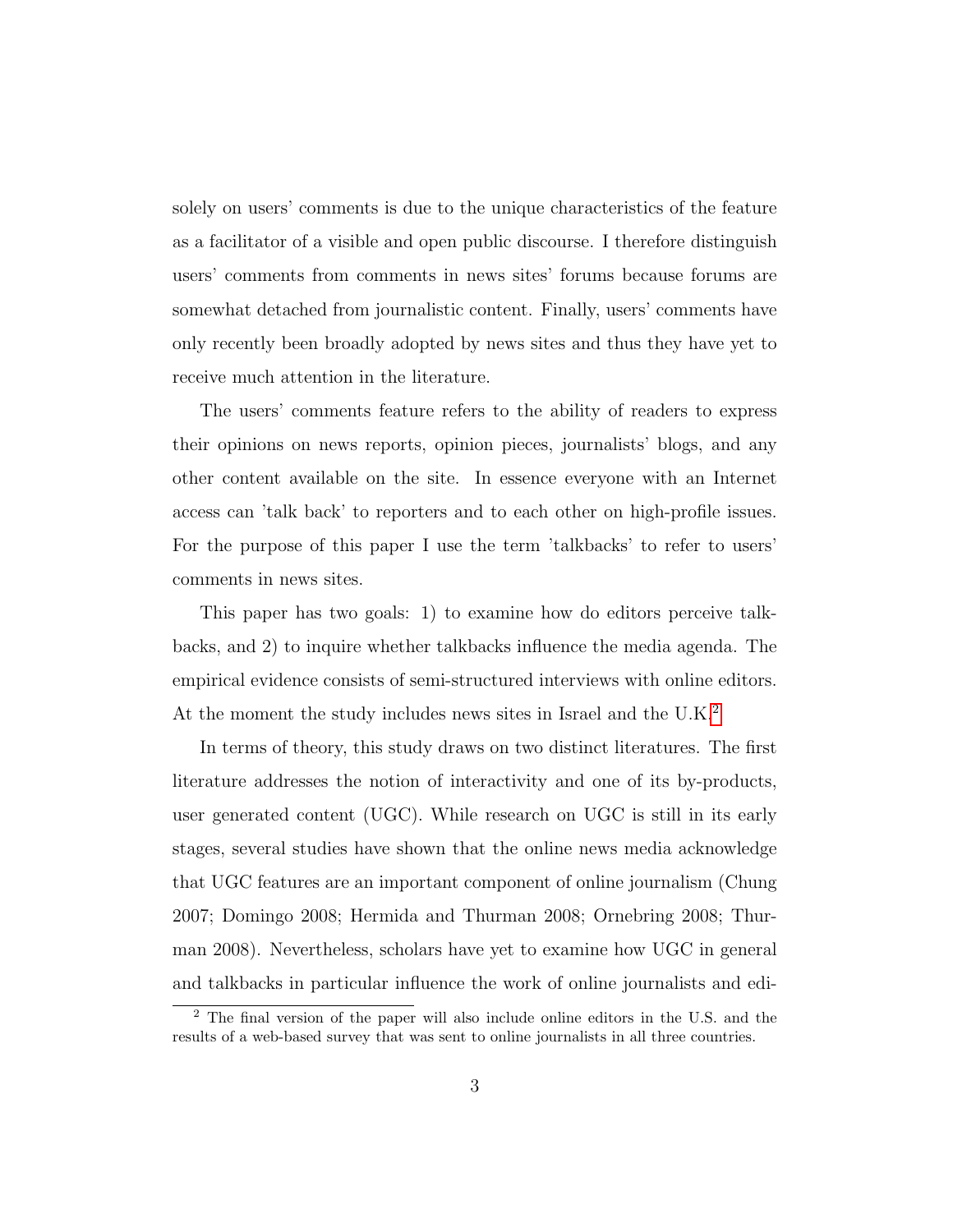tors.

The second body of literature concentrates on the agenda-setting process and the public's ability (or inability) to influence the media agenda (agendabuilding). Emphasizing a unidirectional relationship between the media and the public, most studies on agenda-building attribute very little power to the public to affect the media agenda (McCombs 2004; Dearing and Rogers 1996; Shoemaker and Reese 1996). Several scholars however highlight that in the online environment journalists are more aware of their audiences' interests due to their constant interactions (Boczkowski 2004; Cassidy 2008; Ornebring 2008; Weaver et al. 2006). Drawing on this approach this paper argues that talkbacks can influence media content in two ways. First, talkbacks serve as cues to journalists and editors about what is important to their audiences. Second, talkbacks are used as news sources that may lead to new stories.

#### Interactivity and the Online News Media

The literature encompasses an extensive discussion of the definitions of interactivity (Heeter 1989; Massey and Levy, 1999; McMillan 2006; Rafaeli and Sudweeks 1997; Steuer 1992). Here however I rely on the approach that views interactivity as a multidimensional construct (Lee 2000; Massey and Levy 1999; McMillan 2006; Schultz 2000; Stromer-Galley 2000). In particular I draw on McMillan (2006) who emphasizes three dimensions of interactivity: user-to-user, user-to-document, and user-to-system. In the case of talkbacks the first two dimensions are germane and will be further discussed.

The ability to post comments on new sites not only facilitates a commu-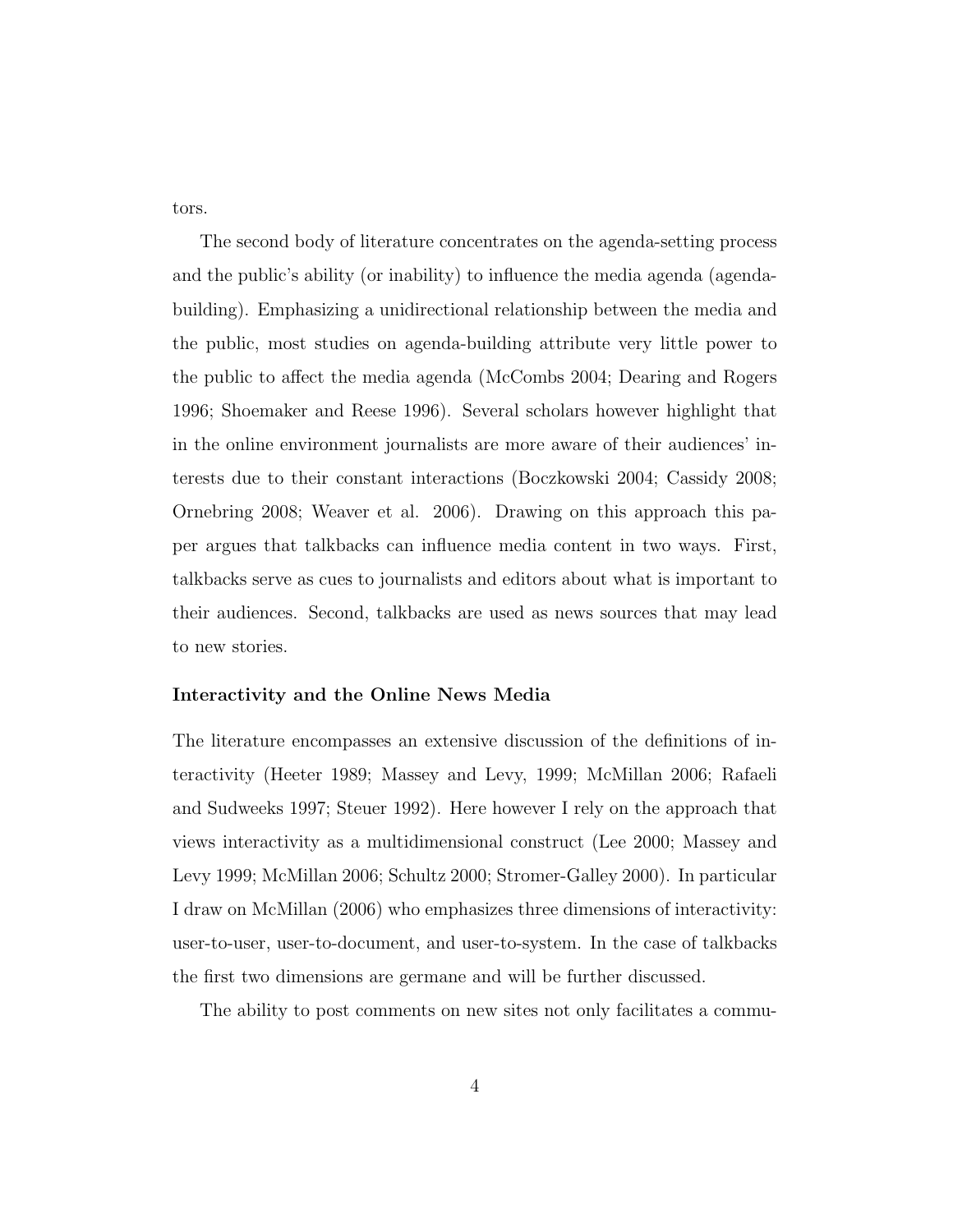nication between users<sup>[3](#page-4-0)</sup> (user-to-user interactivity) but it also enables users to create their own content (user-to-document interactivity). For each of these dimensions McMillan (2006) offers a four-part model that reflects the receivers' level of control juxtaposing the direction of communication (oneway vs. two-way) in the case of user-to-user interactivity and the nature of the audience (active vs. passive) in the case of user-to-document interactivity.[4](#page-4-1)

In the user-to-user dimension talkbacks are primarily but not exclusively a feedback transmitted from receivers to senders (one-way communication). Users also discuss issues among themselves and thus several news sites now offer a talkback feature that is structured like a forum (two-way communication).[5](#page-4-2) The user-to-document dimension illustrates that with regards to talkbacks the audience is perceived active since it is producing its own content. However, the level of users' control can be either low or high based on the moderation process implemented by the news site (pre-moderation vs. post-moderation).

From an empirical standpoint this paper focuses on the attitudes of newsrooms staff about interactive features in general and talkbacks in particular. Thus far, studies on attitudes reveal that online journalists have mixed feelings toward interactive features. Some research has found that journalists are concerned with the consequences these features may have on the profes-

<span id="page-4-1"></span><span id="page-4-0"></span><sup>3</sup>By users I mean both the news site staff and fellow readers.

<sup>&</sup>lt;sup>4</sup>See Appendix A for the description of the models. The boxes marked in yellow denote the characteristics of the talkback feature.

<span id="page-4-2"></span><sup>&</sup>lt;sup>5</sup>In several news sites the talkback feature also enables a two-way communication between journalists and users; however evidence has shown that this form of dialogue rarely occurs.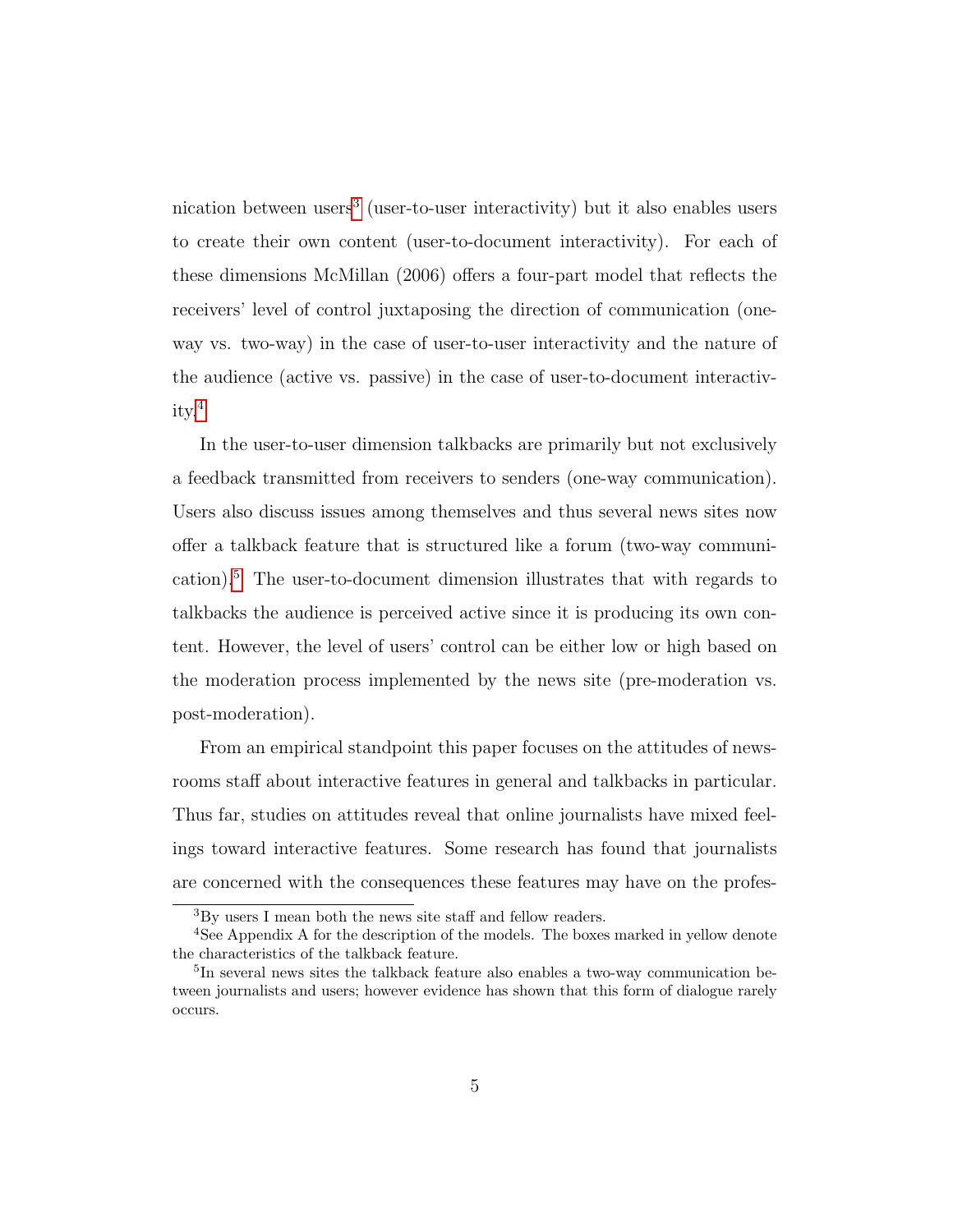sion and tend to hold on to their traditional media routines (Domingo 2008; Paulussen and Ugille 2008).

On the other hand, Chung (2007) identifies three types of attitudes toward interactivity that can be placed on a continuum. On one side there are the 'innovators' who welcome the incorporation of interactive features on news sites. On the opposite side are the 'purists' who follow the one-to-many traditional model of communication. Chung however finds that the majority of the online editors and managers are 'cautious traditionalists'. These interviewees expressed considerable uncertainty about how they should deal with the unique characteristics of the medium (Ibid).

Finally, Hermida and Thurman (2008) examine UGC features in British new sites. These features are some of many interactive features that are now available to users' in news sites. Their study shows a growing tendency among online editors to adopt UGC features. At the same time the editors questioned the worthiness of UGC due to the quality of the content that is being produced. The authors therefore argue that online editors rely on a traditional gate-keeping approach by using moderation mechanisms and by creating a clear separation between journalistic and users' content (Ibid).

#### Talkbacks in the Literature

The ability to post comments online is not particularly new and is available in numerous virtual platforms, such as blogs, forums and other content producing sites. Despite their growing popularity among users of news sites the feature has yet to receive much attention in the literature. Few studies on UGC features in news sites mention talkbacks as one of many opportunities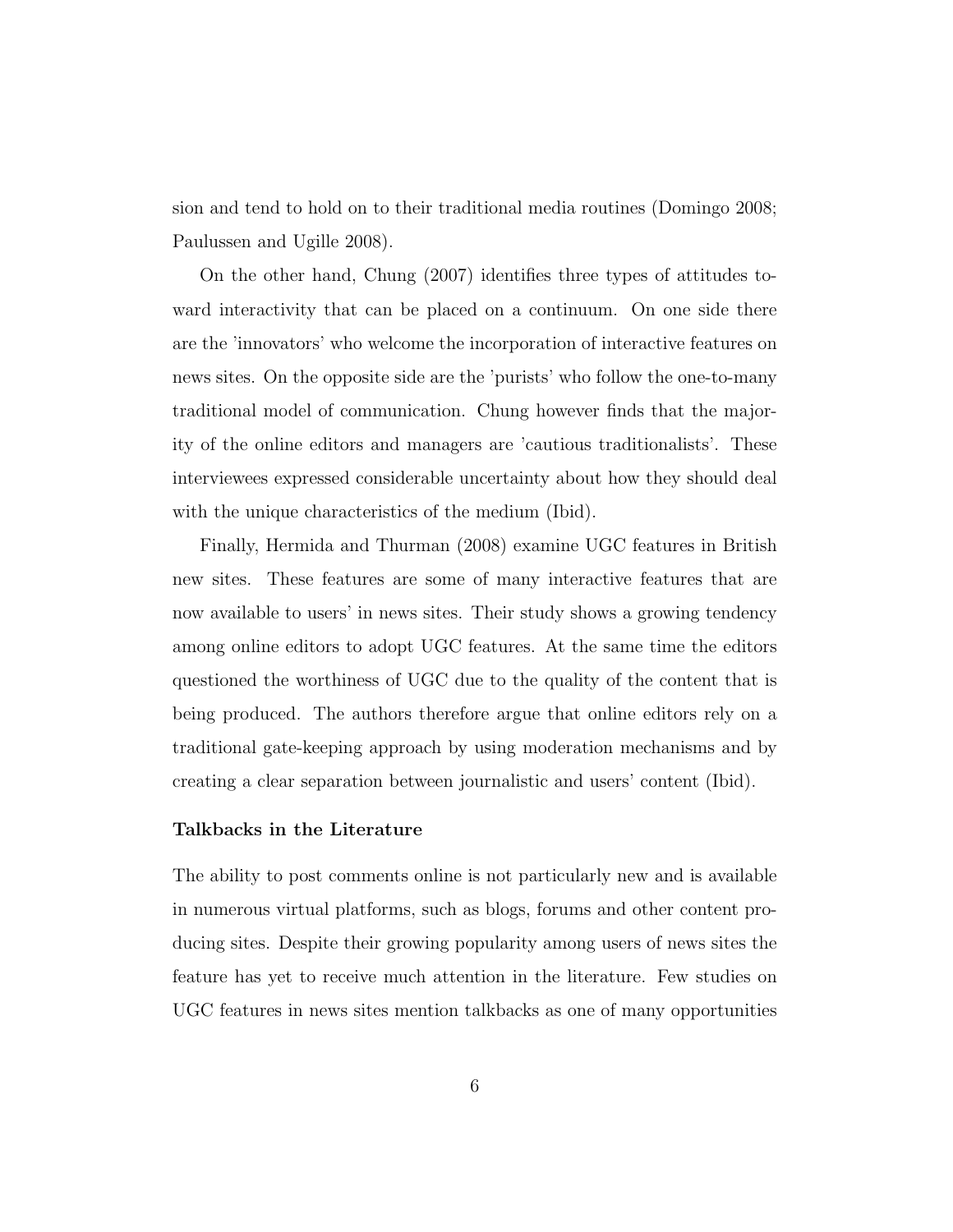for individuals to contribute their own content (Domingo 2008; Hermida and Thurman 2008; Ornebring 2008). Domingo (2008) highlights that only one of his case studies, an online-only portal, allows users to comment right below news articles. Domingo distinguishes these comments from comments left on news sites' forums arguing that talkbacks make journalists "[feel] closer to their audience, as users could directly criticize, comment and suggest links on news stories." (Domingo 2008:694). Conversely, Hermida and Thurman (2008) show a growing use of talkbacks by British news sites. The authors argue that editors are more willing to adopt UGC features in general but that they are concerned with the effect these features may have on the reputation of the brand. Bergstrom (2008) analyzes the extent to which users' are engaged with interactive features on news sites when posting comments is one of many possibilities available. The study finds that users are not very motivated to generate content in news sites and those who do consider writing comments see it as a creative leisure time activity and not as an opportunity to exercise their democratic rights.

Only few studies focus specifically on talkbacks, most of which looked at comments in Israeli news sites probably because the feature has been available in these sites for the last eight years (Hecht 2003; Kohn and Neiger 2007; Sikron et al. 2007). To the best of my knowledge Hecht's study (2003) may represent the first scholarly work done on talkbacks in news sites. According to Hecht, talkbacks are a new sphere enabling a spontaneous public discourse on critical contemporary issues. Hecht also emphasizes that talkbacks on news sites differ from comments in other virtual venues such as blogs and forums because they appear on platforms that are associated with author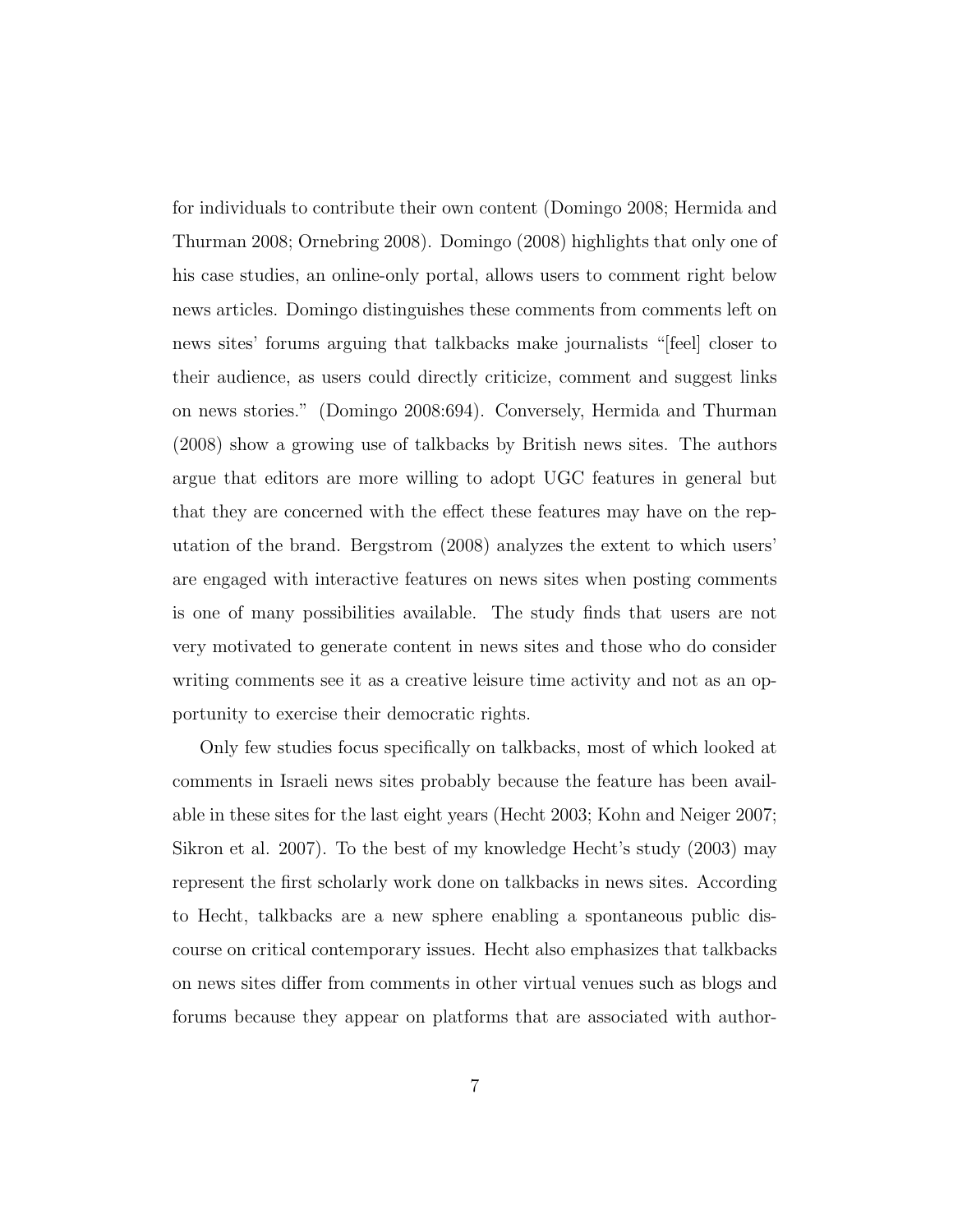itative media organizations (Ibid). Another study by Sikron et al. (2007) utilizes talkbacks as a source of data to learn about individuals' attitudes toward road accidents and their prevention. A different example is Kohn and Neiger's (2007) analysis of the rhetoric of talkbacks as a tool of persuasion. Finally, I found one study that examines talkbacks in the Al Jazeera's Arabic news site (Abdul-Mageed 2008). Abdul-Mageed uses a quantitative analysis to examine a series of factors that determine the frequency of comments.

#### Agenda-Building and the New Media

The second body of literature this paper draws on is the scholarly work on agenda-building which evolved from the agenda-setting research program. While agenda-setting emphasizes the transfer of issue salience from the media to the public, agenda building assumes the existence of numerous forces that shape the media agenda (McCombs 2004; Berkowitz and Adams 1990; Weaver and Elliott 1985). In other words the process of agenda-building is concerned with "how the press interacts with other institutions in society to create issues of public concern." (Weaver and Elliott 1985:8) Theoretically this study relies on Shoemaker and Reese's (1992) model which includes five distinct levels of agenda-building influences: individual, routines, organizational, extra-media, and ideological. Here I focus on extra-media forces since talkbacks represent audiences which are not part of news organizations. Other external influences include the government, public relations efforts, influential news sources, interest groups, and inter-media influences (see for example Berkowitz 1992; Cassara 1998; Curtin 1999; Golan 2006; Huckins 1999). It seems however that in the context of the traditional media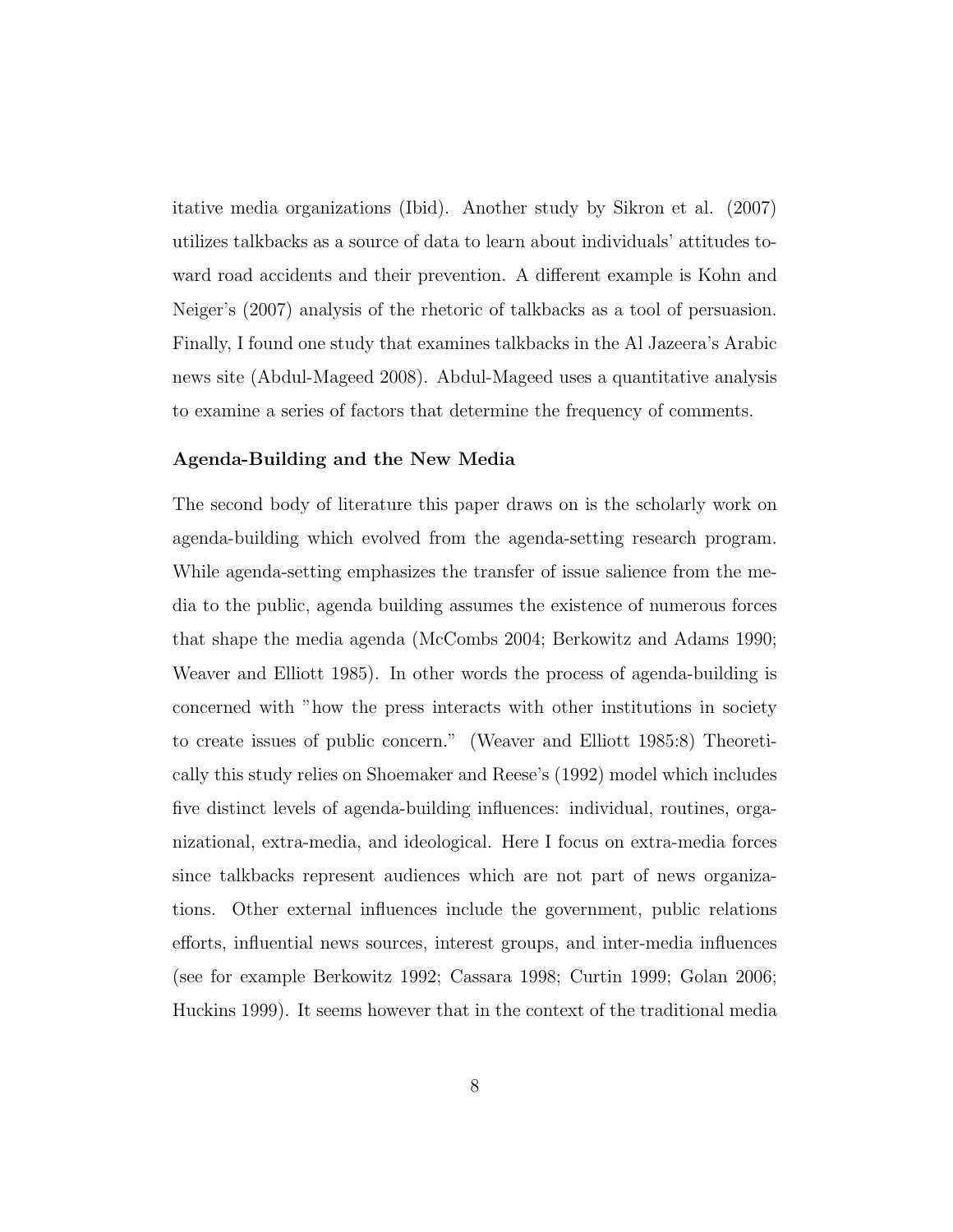the public is rarely considered as an external source of influence (Neuman et. al. 1992; Dearing and Rogers 1996; Sigal 1973; Shoemaker and Reese 1996).

Journalists communicate with an audience they cannot see or hear. It is a one-way conversation. They operate in a professional world inhabited mainly by news sources, public relations specialists, and other journalists. (Neuman et al. 1992:3)

Is this all changing in the new media environment? The answer is 'yes'. Several studies for instance demonstrate how blogs have become an influential source of information that affects the agenda of both online and offline news media (Messner and DiStaso 2008; Wallsten 2007). Other scholars argue that online journalists in particular know more about their audiences' preferences which may translate into an agenda-building capacity (Boczkowski 2004; Cassidy 2008; Picone 2007; Weaver et. al. 2007). In Boczkowski words:

Users' have much greater direct effect on the news, from a qualitative leap in the intensity of their exchanges with journalists via emails, to presentation of their own views of journalist-authored stories on online papers' forums, to the publication of their own newsletter within the online paper. (Boczkowski 2004:185)

Drawing on this approach I therefore argue that the talkbacks can influence online editors in two distinct ways. First, the quantity of talkbacks on a given article serve as cues of issue salience. These cues are then taken into account in future editorial decision-making. Second, comments may include information that could potentially lead to new stories and thus function as traditional news sources.

Based on the two theoretical frameworks mentioned above this paper addresses the following research questions:

RQ1: How do online editors perceive the talkback feature?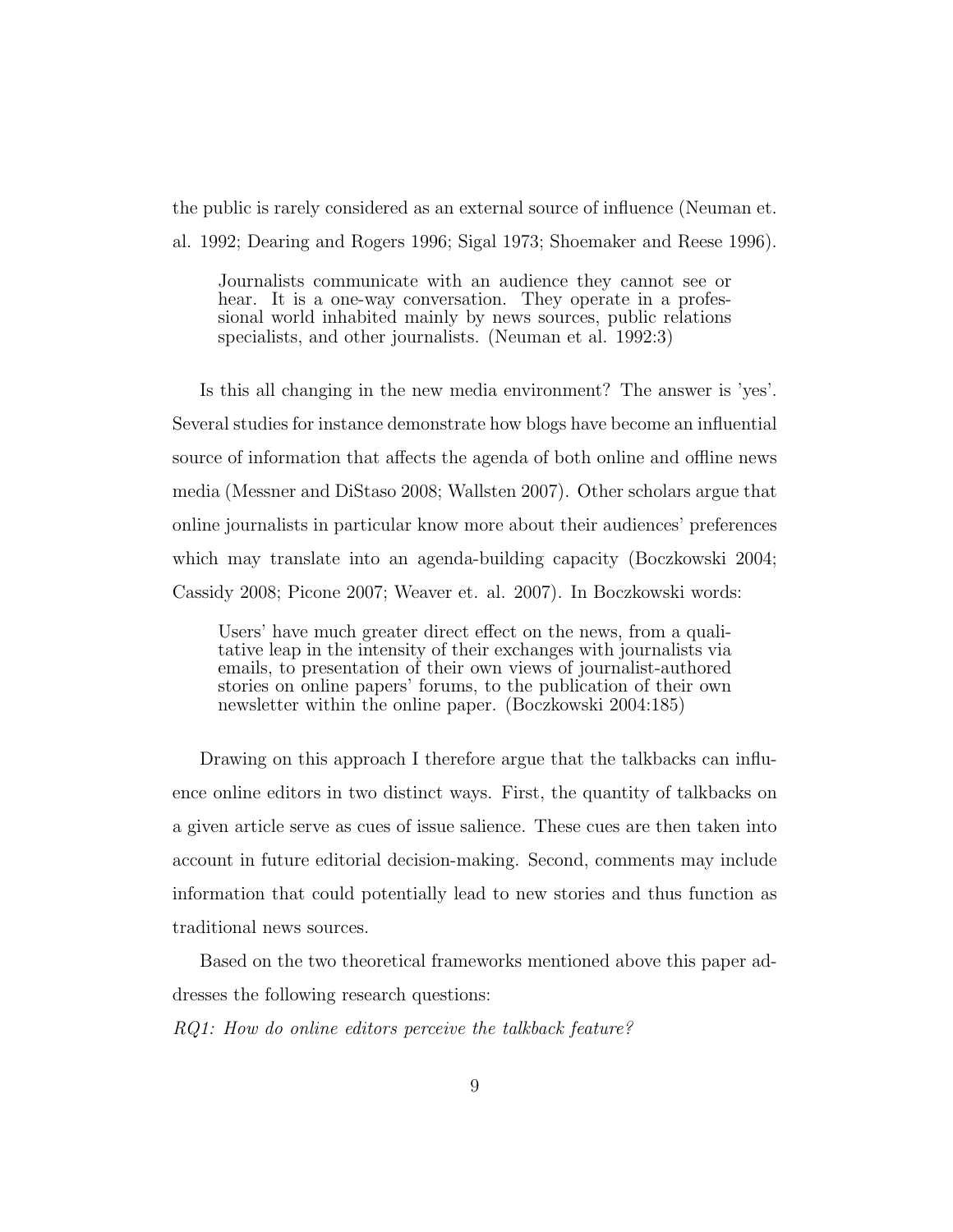RQ2: In what way and to what extent do talkbacks influence editorial decisions?

#### Method and Case Studies

I have conducted semi-structured interviews with online editors in 13 news sites in the U.K. and Israel, focusing mainly on sites that are affiliated with leading national newspapers. The additional news sites in the U.K. represent local and regional newspapers (Manchester Evening News and London Evening Standard). In Israel, the additional sites are an online-only portal, walla.co.il, which is the second most popular news site in the country, and Jpost.com which is affiliated with the Jerusalem Post, an English language newspaper that targets the Jewish Diaspora in the U.S., U.K., and France (see table 1 for description of the case studies).

— Table 1 about here —

The interviews were conducted with 11 online editors-in-chief, 5 online news-desk editors, and 3 community editors who are mainly in charge of the comment section and the interactive aspects of the news sites. The main goal of this paper is to study the potential role of talkbacks as agendabuilders. Consequently, I chose to focus on editors-in-chief and news-desk editors given their function as the dominant gatekeepers in the news media. In other words the role the editors play in the organization is vital to the research question at hand (Lindlof and Taylor 2002). I used the interview method to both explore the editors' attitudes toward talkbacks and to elicit the extent to which talkbacks are considered in editorial decision-making. During the interviews, editors were first asked to define interactivity and to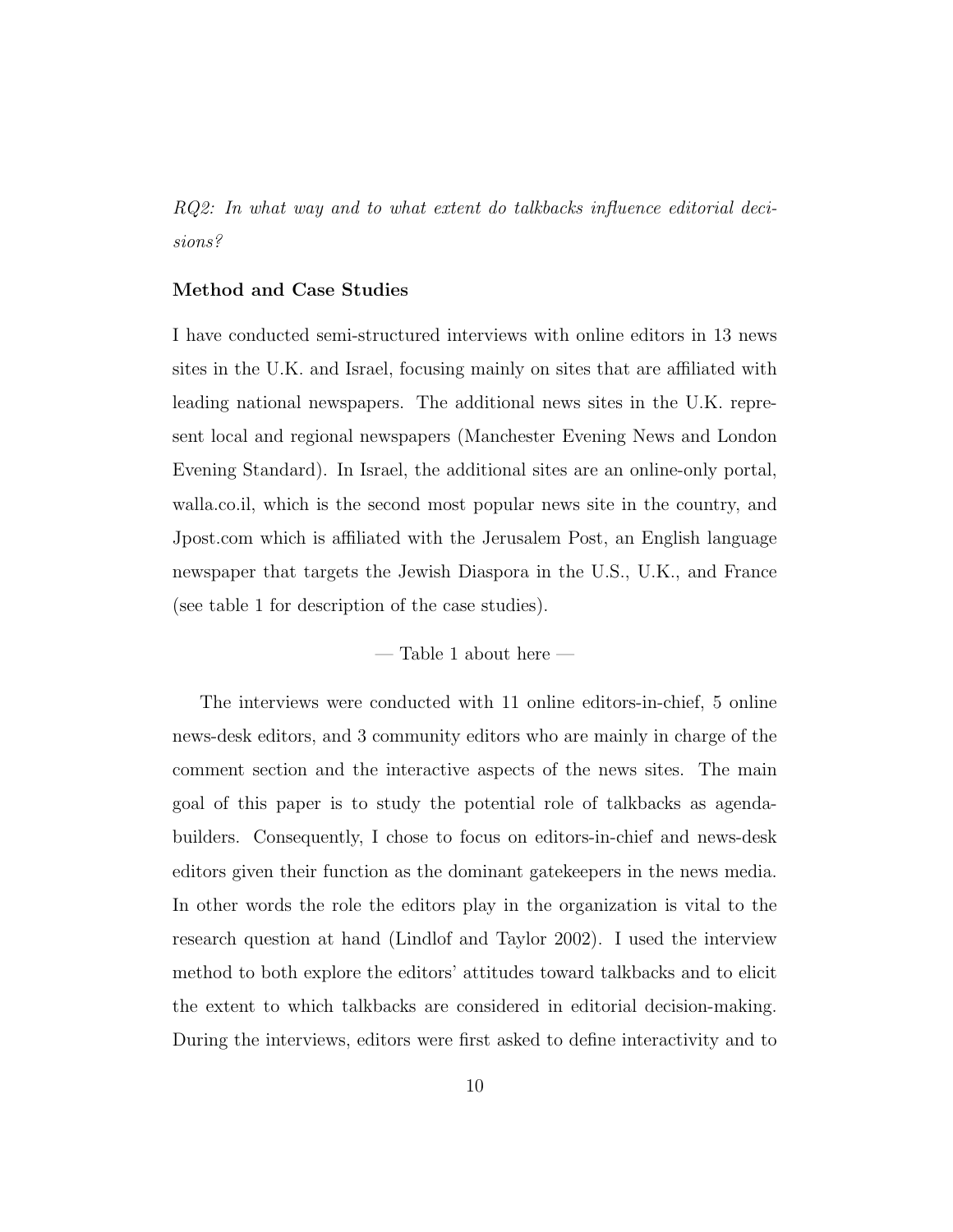talk about their perspectives on the talkback feature. The editors were then asked to describe the process of incorporating talkbacks in their site. Finally, the editors evaluated the role of talkbacks as agenda builders.

#### Talkbacks in Israel:

In the Israeli case it was easier to trace the evolution of the feature. In 2000 the national newspaper 'Yediot Achronot' went online and presented its news site Ynet.co.il. The site included the talkback feature since its inception. Two weeks later, Walla.co.il, an online-only portal also enabled its users to write comments. Ynet.co.il and Walla.co.il are the most popular news sites in the country and some scholars attribute their success to their welcoming approach toward talkbacks (Caspi 2007).By 2004 all Israeli news sites adopted talkbacks as the feature became very popular among users. For instance, Ynet and Walla receive between fifteen to twenty thousands comments a day and a recent survey shows that almost sixty percent of Internet users in Israel read talkbacks on a weekly basis ([www.themarker.](www.themarker.com/tmc/article.jhtml?ElementId=mc20090315_45450) [com/tmc/article.jhtml?ElementId=mc20090315\\_45450](www.themarker.com/tmc/article.jhtml?ElementId=mc20090315_45450)).

#### Talkbacks in the U.K.:

In the British case I rely on surveys conducted by Thurman (2008) and Hermida and Thurman  $(2008)^6$  $(2008)^6$  Most of the editors I spoke with in the U.K. could not recall the process of adopting the feature mainly because they were not the editors during that time. Only one editor from the Manchester Evening News stated that talkbacks were available on their site since 2001. The surveys conducted by Thurman (2008) in April 2005 and by Hermida and Thurma (2008) in November 2006 illustrate that other British news sites were

<span id="page-10-0"></span> ${}^{6}$ Hermida and Thurman (2008) refer to talkbacks as 'comments on stories'.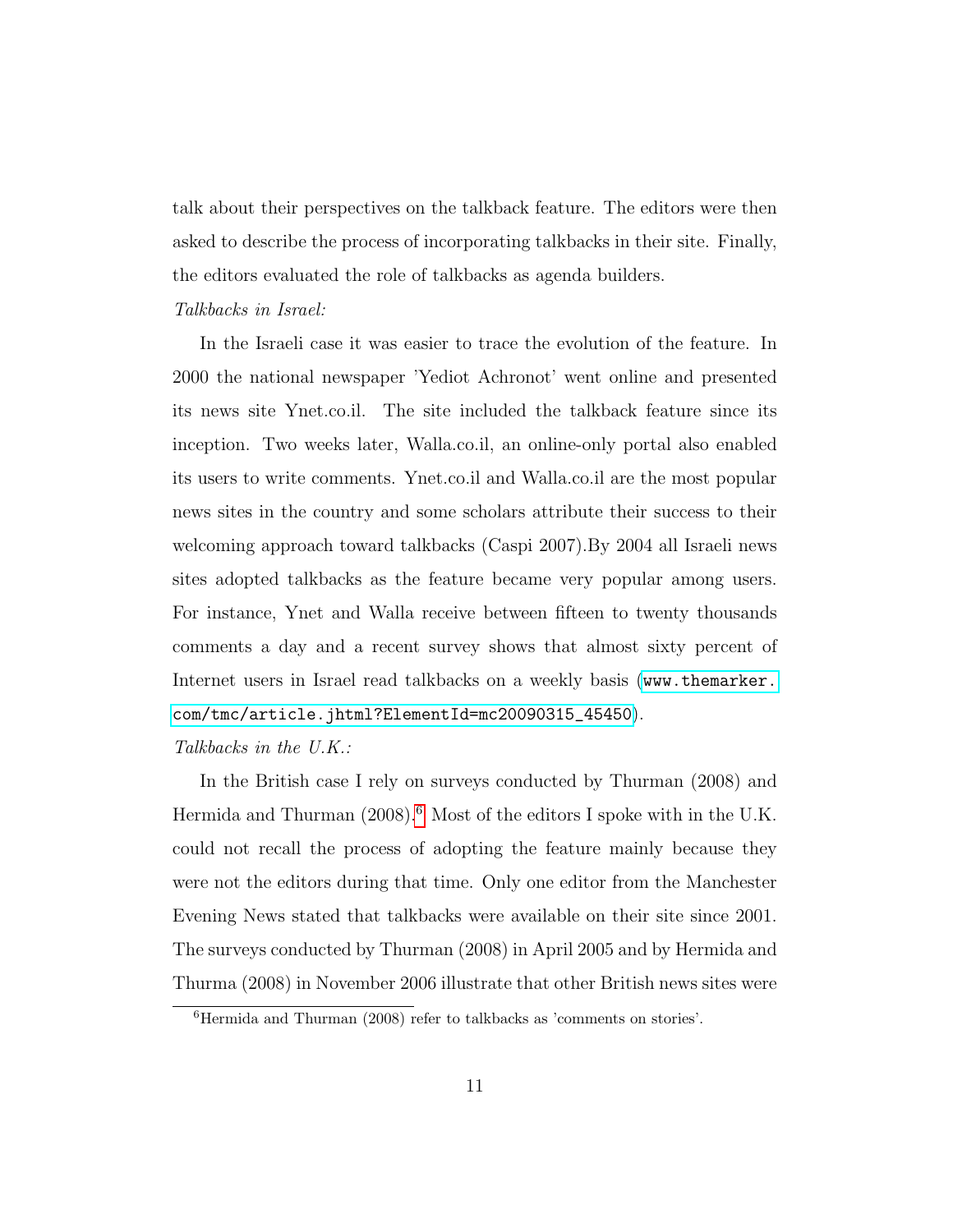much slower than the Manchester's paper. In April 2005 Timesonline.co.il was the only site in Thurman's survey that allowed comments on news reports but these comments were selected by editors. The Guardian was the only site that allowed talkbacks in journalistic blogs. Nineteen months later Thurman and Hermida (2008) find a substantial increase in the use of UGC features in general and of talkbacks in particular. By November 2006 five additional sites had adopted talkbacks, these include the Dailymail.co.uk, Guardian.co.uk, Telegraph.co.uk, Scotsman.co.uk, and Thisislondon.co.uk. In a survey I have conducted in January 2009, all sites affiliated with a mainstream newspaper integrated the talkback feature in one way or another.

#### Characteristics of the Feature

At this point I would like to provide a brief overview of the feature's characteristics. These characteristics include the scope of content people are allowed to comment on, the anonymity level, users' profiles, and the moderation process. This review emphasizes the differences between Israeli and British news sites and the variations across case studies.

Scope of Content: As noted the talkback feature refers to users' comments posted on editorial content which primarily includes news reports, commentary, and journalists' blogs. While in Israel users can post comments on all the content in all major news sites, in the U.K. there is some discrepancy. Table 2 illustrates the breakdown of the news sites and the content on which talkbacks are enabled (limited content refers to opinion pieces and/or some news reports). It is important to note that this variation across British news sites may change since most editors I have spoken with stated that the fea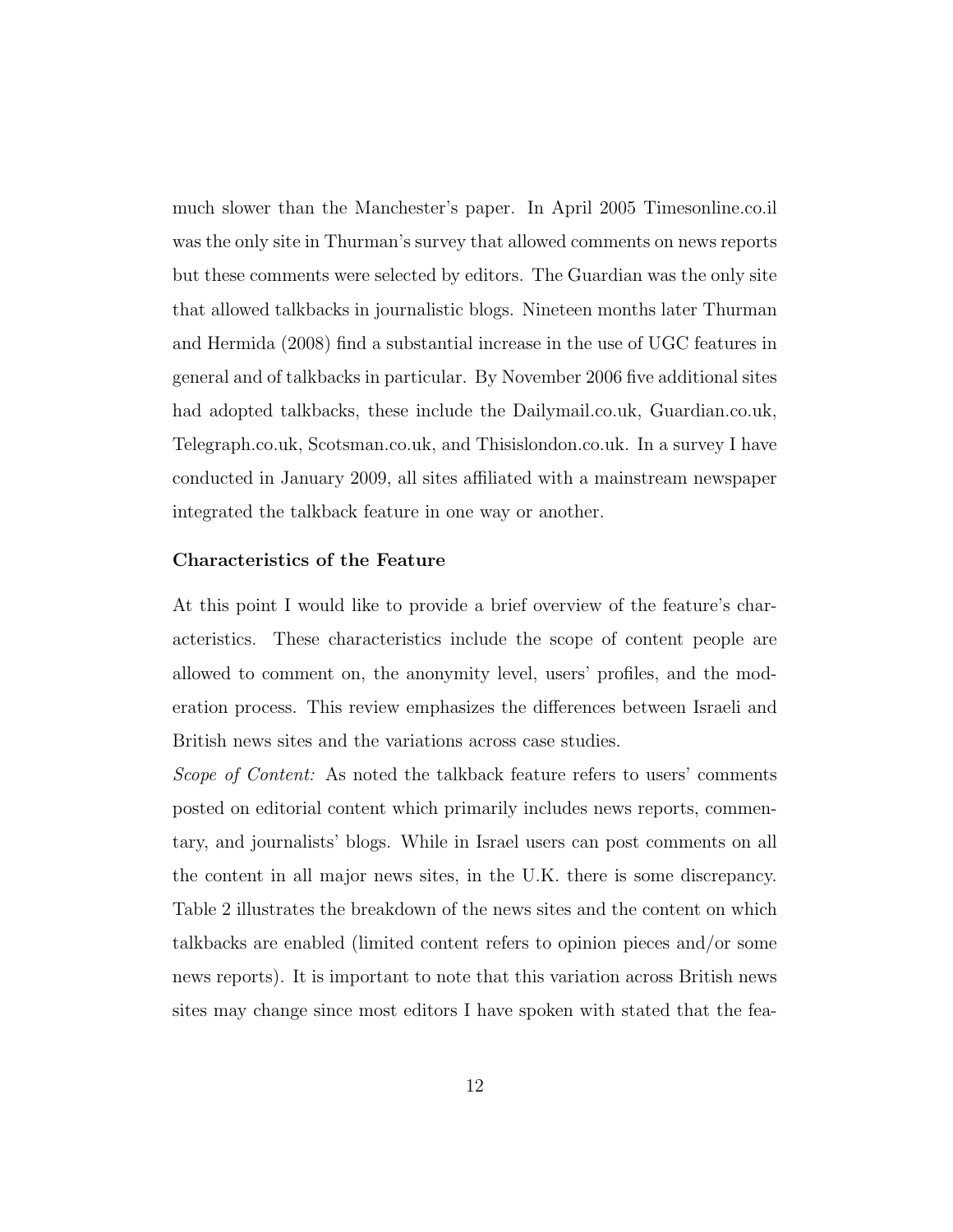ture is still evolving and thus there is a great likelihood that comments will be allowed on most of the content in the site.

—Table 2 about here—

Anonymity: Another element worth noting is the level of anonymity. By level of anonymity I mean the amount of information users are asked to provide before posting a comment. I identify 3 levels of anonymity a) full anonymity users are not required to reveal any identifying information prior to posting a comment, b) partial anonymity - users are asked to leave a valid email address in a required field before posting a comment, and c) partial identification users are asked to register and log in before they can talkback to reporters. All Israeli news sites in this study allow users full anonymity when posting a comment.[7](#page-12-0) The option to register with the news site is possible but it is not a requirement. In the U.K. there is slightly more variation but I could not find a single site that allows full anonymity for its users (see table 3).

—Table 3 about here—

Users' Profiles: A more recent development that is related to the level of anonymity are users' profiles. Users in most sites in the U.K. and Ynet.co.il in Israel can create their own profile. The users remain anonymous but their past comments and their previous activity on the site are documented. According to the editors users' profiles fulfill two main purposes: to enhance users' sense of loyalty to the site and to improve the quality of the comments. Moderation Process: The final characteristic that needs to be addressed is the

<span id="page-12-0"></span><sup>&</sup>lt;sup>7</sup>In fact I've located only one independent news site that publishes the IP address of the users' computer right next to the talkback.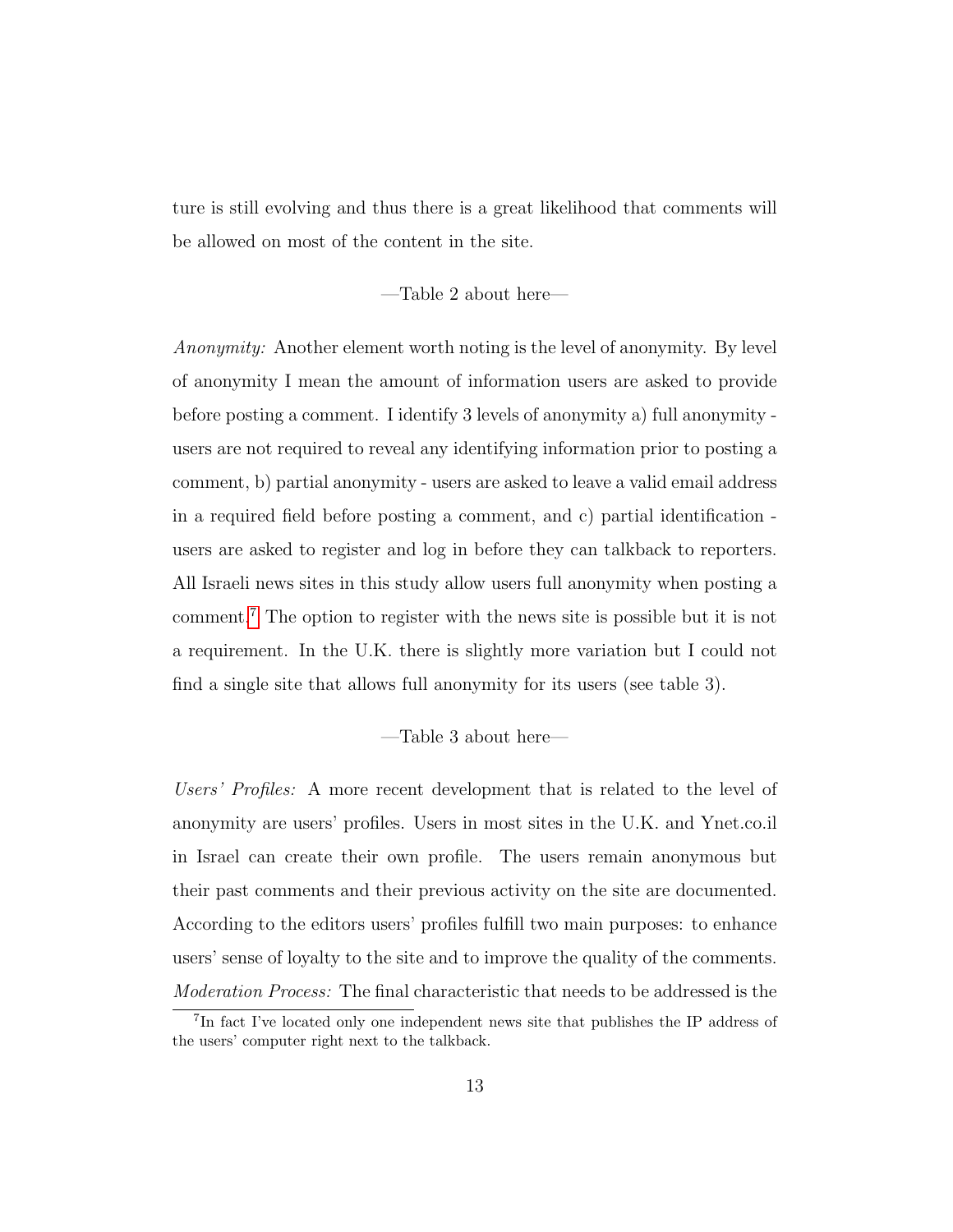management of comments. Moderation is vital to editors not only because of legal issues but also because editors are concerned with maintaining the brand reputation. In Israel all major news sites employ a pre-moderation approach. Currently in the U.K. I find some variation. The Guardian, the Independent, the Telegraph, and the Daily Express use post-moderation methods in most of their sections, while the Times, the Mirror, Manchester Evening News, and London Evening Standard (thisislondon.co.uk) utilize a full pre-moderation format.

#### Talkbacks - a Blessing or a Curse?

I began the interviews asking editors to talk about their attitudes toward interactive features in general and more specifically talkbacks. Similar to previous research on UGC (Hermida and Thurman 2008; Thurman 2008) I found that editors in both countries are mainly concerned with the quality of talkbacks and with the cost of moderation. That being said, one of the interesting things the interviews uncovered was that no matter how editors felt toward talkbacks, they all said that due to commercial reasons they have to offer the feature. An Israeli new editor explained: 'if I would not allow talkbacks on the site users' will go and comment somewhere else.' Moreover, the editors mentioned that talkbacks increase the traffic in the site which is critical for the news sites. An editor-in-chief from Israel described his priorities:

If someone puts a gun to my head and asks me to leave only two features on the site I will leave news reports and talkbacks...I leave talkbacks because of the amount of people who write comments and because they add an important element to the articles.

An editor-in-chief from the U.K. was also adamant about their importance: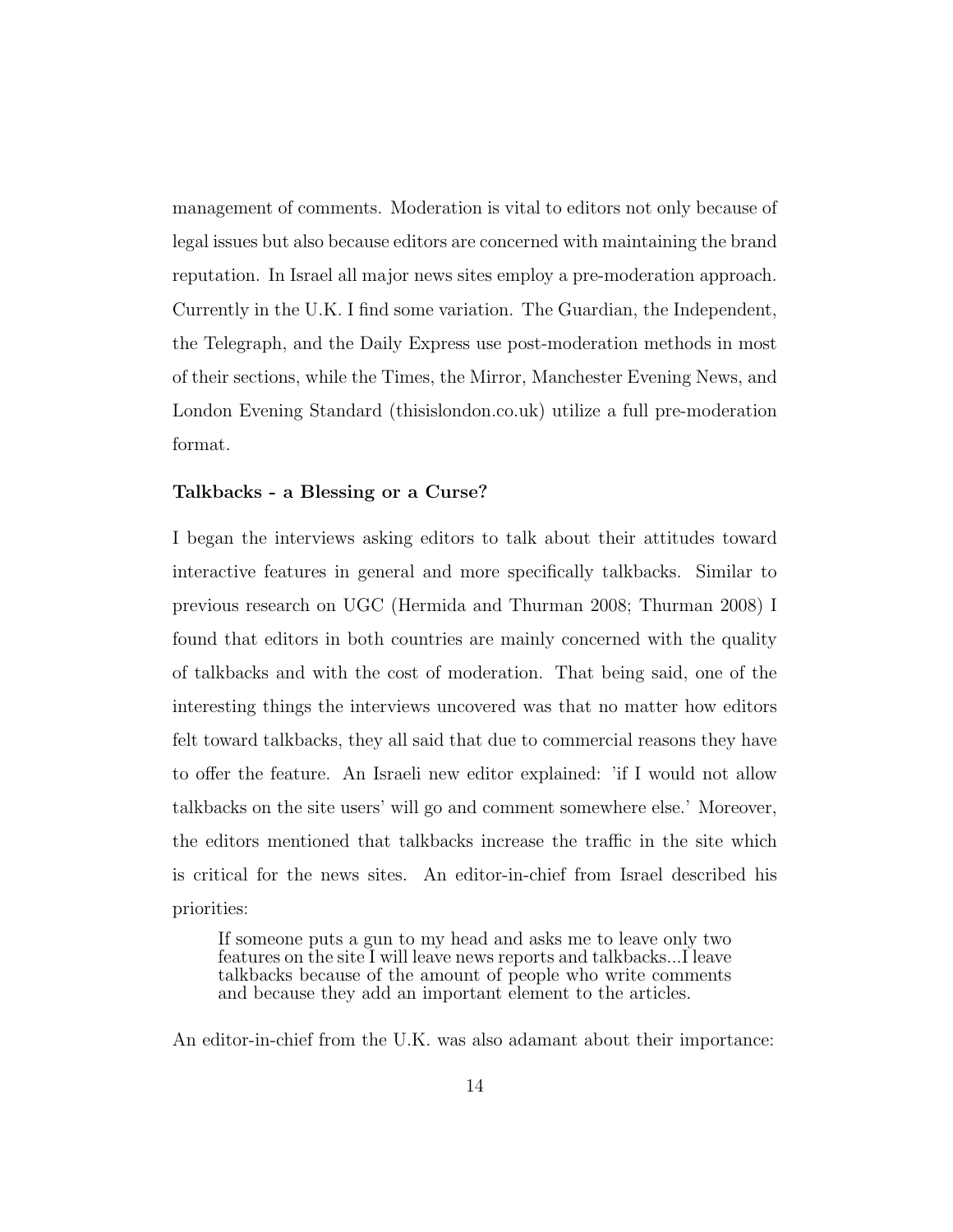The commentators are part of the site now. The media landscape is changing with sites of video, sites of audio, sites of comments, I think if you do not have one of those things, if we did not have comments on the site, we will be dead.

Several editors pointed out that Internet users now have an expectation to be able to respond and create their own content online including in newspapers' web sites. The failure to live up to these expectations indicates little understating of the medium. Editors also highlighted that while traditional news media are somewhat detached from their audiences, news sites have a greater opportunity to share a two-way communication with their users. A community editor from the U.K. summarized it well:

News always has been a conversation it is just we did not get a chance to take part in it before. The conversations were going on in people living rooms, around the breakfast table, pubs, they were talking about it with each other but not to us and we were not hearing...we had the letters page, several thousand letters a day come through, 15 make it into the newspaper... The story we told ourselves was that actually we were the ones having the conversation and the readers were excluded, but that is not true it is the other way around. So now we have the opportunity to take part in the conversation and we have this obligation to take part because the Internet is not a publishing medium it is a communication medium and so instead of publishing something that is read by people, we now have an active medium and we are communicating with our readers.

Few editors stated that in the process of integrating talkbacks they really

did not know what to expect and were somewhat overwhelmed with the

magnitude of the response:

You launch things online and you don't have a sense of how popular it is going to be and when we started with the comments we thought we are jumping into a little ditch when in fact we were jumping off a cliff. (Editor-in-chief, U.K.)

Consequently, many editors stressed that the growing popularity of talkbacks introduced legal issues, among other things problems. For instance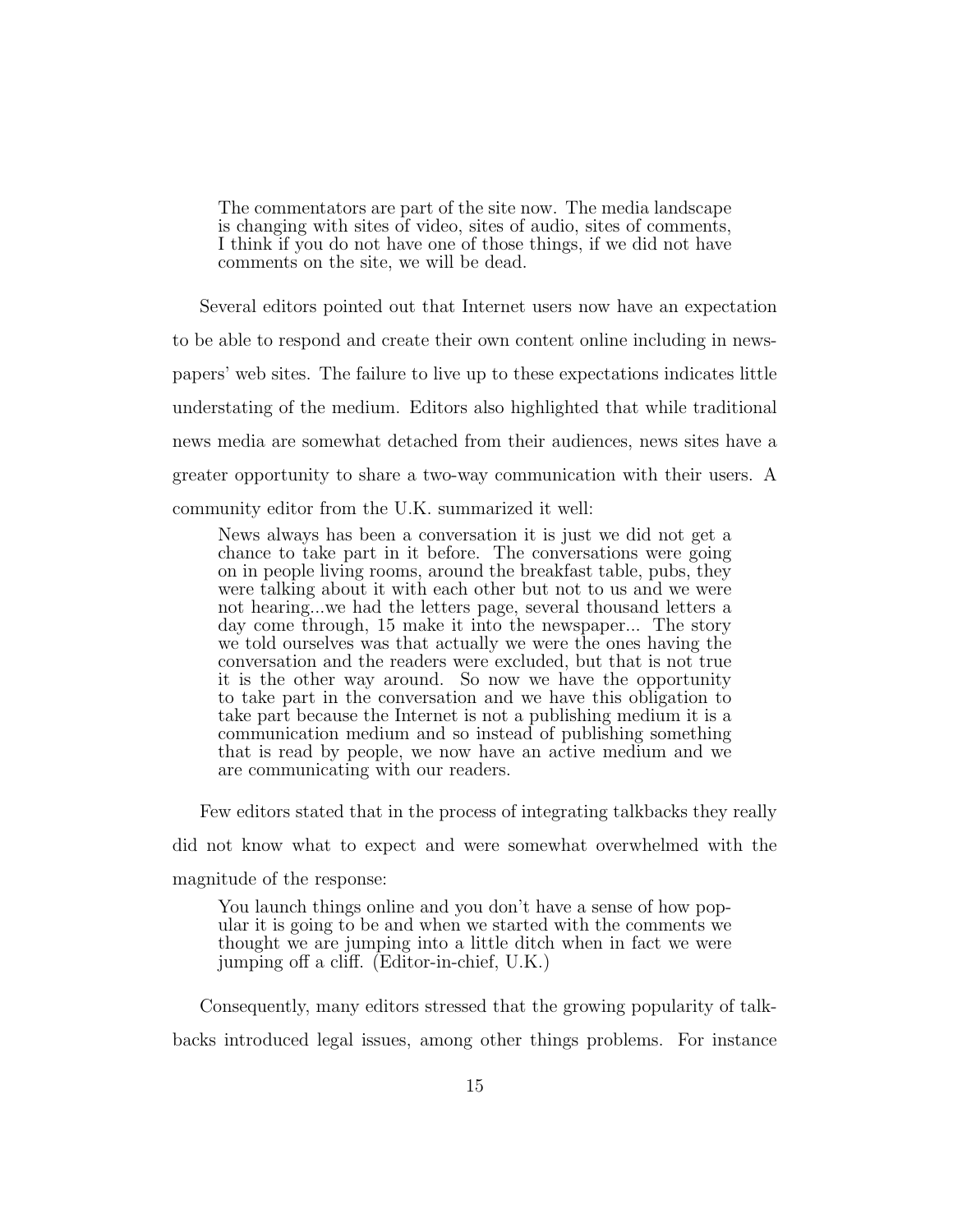editors mentioned that the low quality of some comments undermines the reputation of the newspaper. The critique about the quality of talkbacks was more severe among Israeli editors:

Our policy in the beginning was to upload everything that is legal, with very minimal selection. my ideology was that I do not have the right to decide, if people would like to express themselves the way they do, it is their territory and they should behave as they see fit. But I've reached a point when I understood that the feature brings out the ugliest aspects of Israeli society...and by allowing that, I am facilitating a rather violent public discourse...so we changed the moderation rules and we got to a situation that we reject many more comments. (Editor-in-chief, Israel)

British editors expressed similar concerns with regards to the quality of talkbacks. However, most of them stated that the feature is still in its developing stages and they are exploring different strategies to deal with the quality of comments. Some editors for instance mentioned the integration of users' profiles while others highlighted the need to elevate prudent commentators.

Despite these reservations I found that editors both in Israel and the U.K. valued the interaction with their audiences. More specifically, editors thought that talkbacks enable a dialogue with users that in some cases are more knowledgable than journalists, providing their unique perspectives on critical issues.

#### Talkbacks as Agenda-Builders

The study of agenda-setting is about 'the relative importance of an issue on an actor's agenda' (Soroka 2002:5). Consequently, prior to addressing the second research question it is essential to examine whether online editors perceive talkbacks as cues of issue salience. The study finds some disparity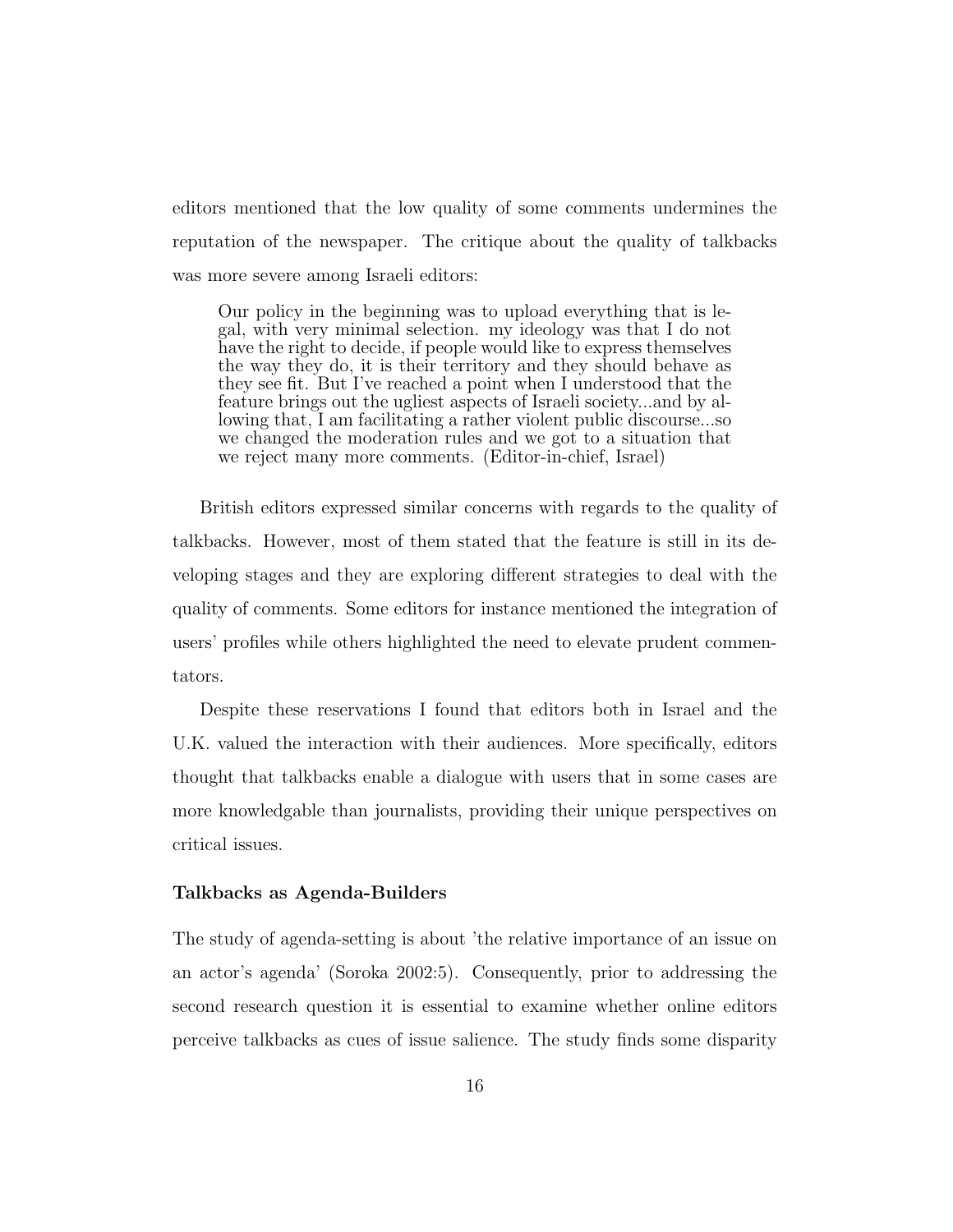between editors in the U.K. and editors in Israel. Most editors in both the U.K. and Israel stated that if an article draws a lot of attention it most likely an indication of salience. However, few Israeli editors said that the quantity of talkbacks is not necessarily a sign of importance but that 'talkbacks are a measure of the amount of interest that you were able to generate.' Furthermore, some editors, mainly in Israel, highlighted that people comment when they are provoked 'when something in the article touches a nerve.' The editors added that after eight years with the feature they do not only know which issues will get many comments, they sometimes will frame an issue in a way to intentionally invoke a reaction. One editor for example explained that a site without comments will seem empty 'as if no one is around.'

The idea of aggravating users intentionally is one indication that talkbacks can effect media content. An editor-in-chief from Israel provided his take on the matter:

I will admit that today many times, when we know that an item will bring lots of talkbacks, even if it is not that important, we say lets put it up so users' can go wild on it, and we like it when they go wild....so in that way talkbacks influence my decisions, if an issue is provocative we are more likely to publish it.

The use of talkbacks as news sources is another example of how the feature influence editorial decisions. However most editors, especially in Israel, pointed out that it does not happen very often. British editors on the other hand tended to be more willing to use talkbacks as news sources stating that they are interested in what their users have to say but they rarely find information that leads to new stories.

The final and maybe most concrete evidence for the effect of talkbacks on editorial decision-making are follow ups to stories due to the magnitude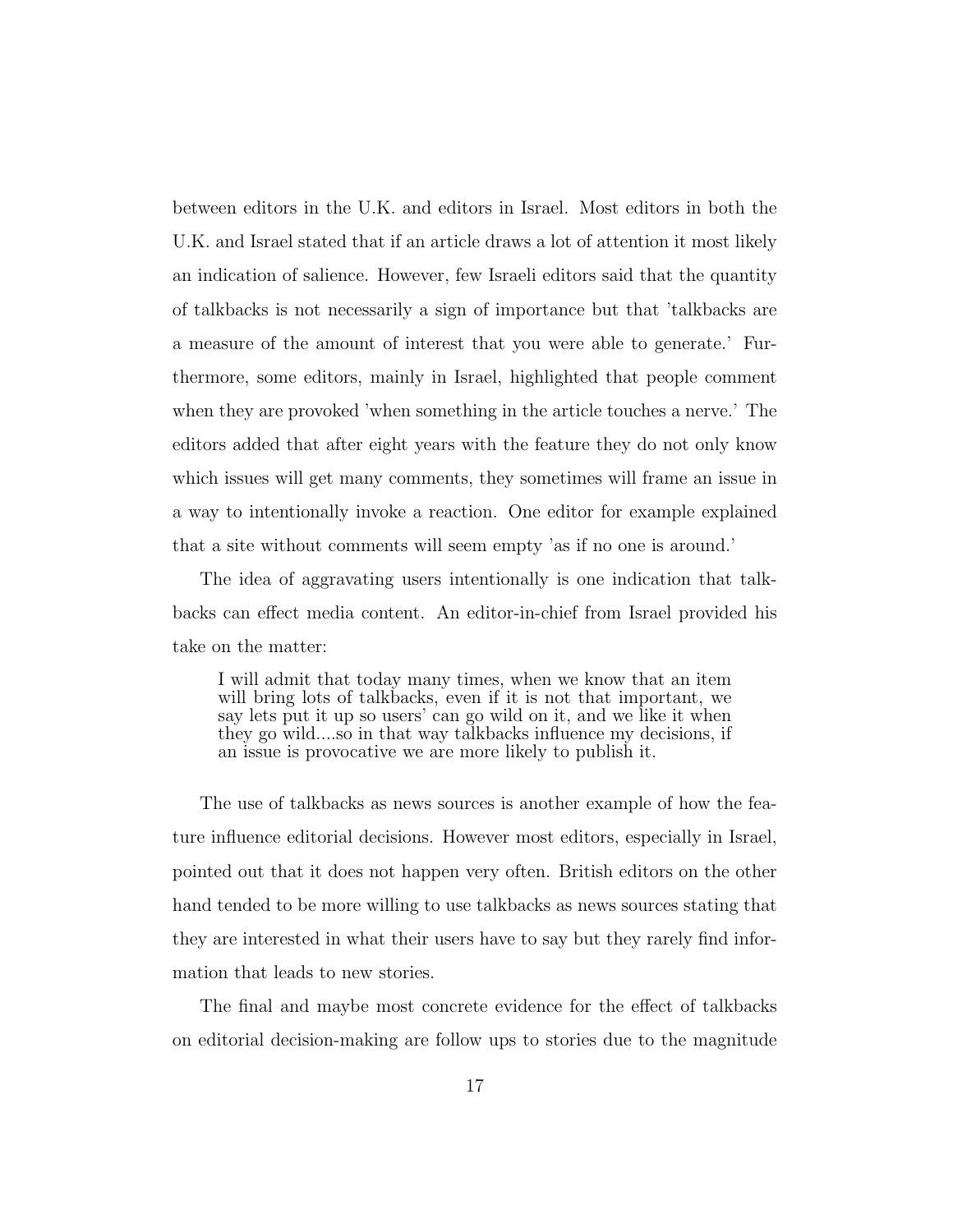of the response. Almost all editors said that they have asked journalists at least once or twice to follow up on issues that received large number of comments. A news editor from the U.K. for example stated that thus far he asked journalists to expand on highly debated stories only few times, 'but that is three or four times more than I did in a decade and a half before. I can see that this is an area that is going to grow.' An editor-in-chief added that journalists will also follow up on their own 'if they see that an article is hot.' An Israeli editor expressed similar views:

As an editor my job is to provide information but also to interest my audiences and if people are interested in a certain article and write a lot of comments than yes I will consider a follow up to the story. (Editor-in-chief, Israel)

All editors provided at least one example of an issue that received further attention because it attracted a large number of comments. An editor-in-chief from Israel described how a story on an entertainer biting (or more accurately sexually harassing) an actress live on TV received over 2000 comments which led to two additional articles. An editor from the U.K. mentioned how an article on bank charges and fees drew a great response that led to 'a whole series of articles on the topic.' Finally, a news editor from Israel highlighted how sometimes the most insignificant stories will stir an unexpected debate that will lead to additional coverage:

A soldier yawned in the memorial ceremony for Itzhak Rabin. A small story, seemed not too important, but it opened wounds and it is related to bigger issues of the right vs. the left, all these political cleavages...People just bombed us with comments..so we did several follow ups on the story.

In addition, an editor-in-chief of a major British newspaper provided an example how certain sections were added to the site because of their popularity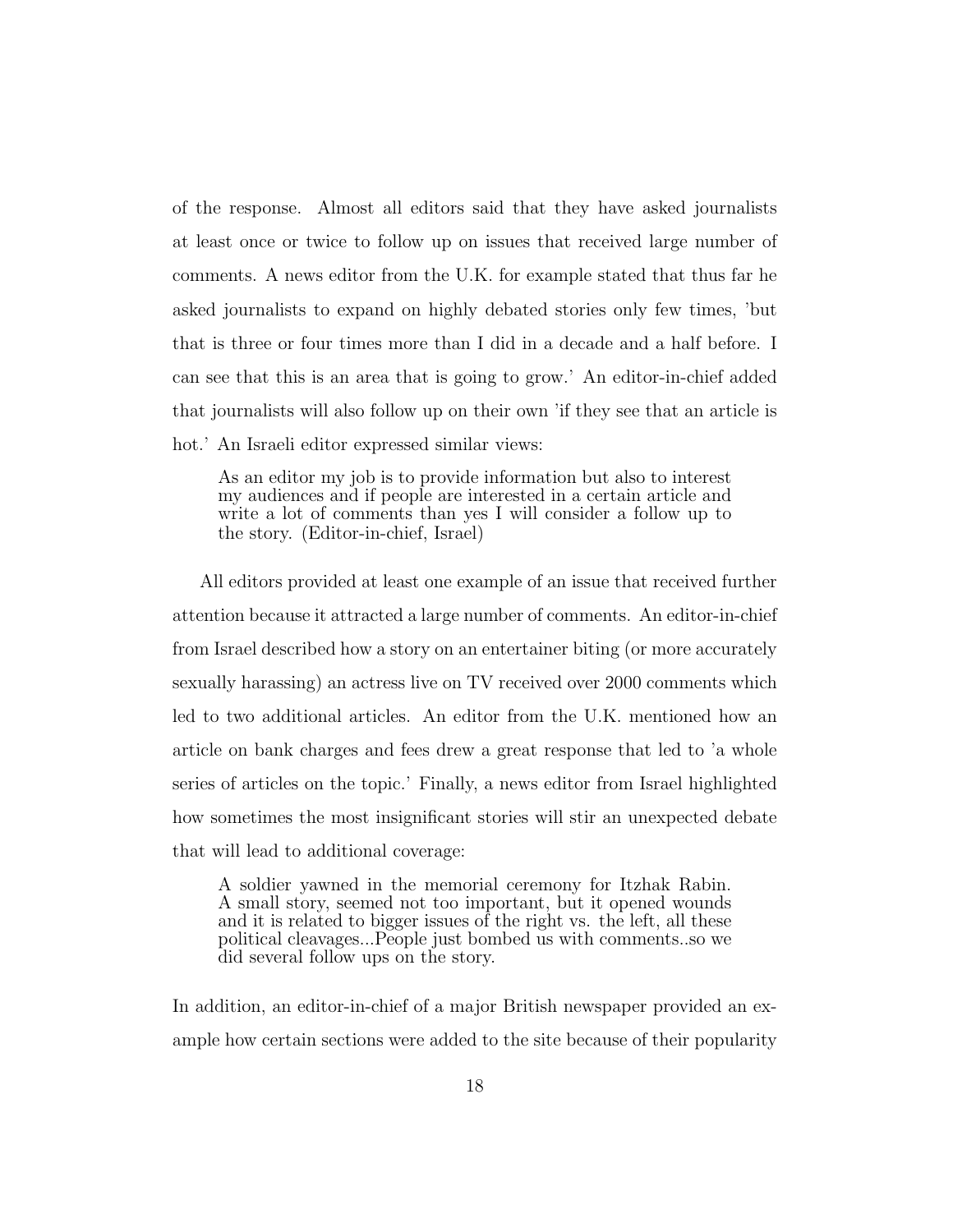among commentators:

The books section for example, they sort of would not have done that if people did not comment on that. We are also about to launch a page site on religion and issues like that, I am not sure we would have done that if we did not get comments. We would not have sensed that the subject draws an enormous interest.

It is important however to note that all the editors emphasized that the effect of talkbacks on their day-to-day work is not as substantial as one may think. Editors pointed out that the media agenda is mainly a product of real events, organizational goals, and traditional journalistic procedures. Interactions with users are considered important and informative especially in comparison to the inability to communicate with audiences in the traditional media. Nonetheless, all editors agreed that publishing only what interests their users will significantly undermine the quality of their product.

We would certainly bear in mind articles that generate a large response when considering future stories on that topic. But in themselves, reader comments do not drive the news agenda. If we allowed that to happen, we would only publish stories on a very narrow number of subjects. (Editor-in-chief, U.K.)

#### Discussion

This study had two objectives: to examine editors' perceptions of talkbacks, and to assess whether talkbacks influence editorial decisions. First, it became clear that the integration of talkbacks is no longer considered a matter of choice but a matter of necessity. The commercial motivations for adopting interactive features such as talkbacks trumped the hesitations and the doubts editors expressed in the past (Chung 20007; Hermida and Thurman 2008). Additionally it seems that the decision to incorporate talkbacks was mainly a function of technological resources available to the news site and market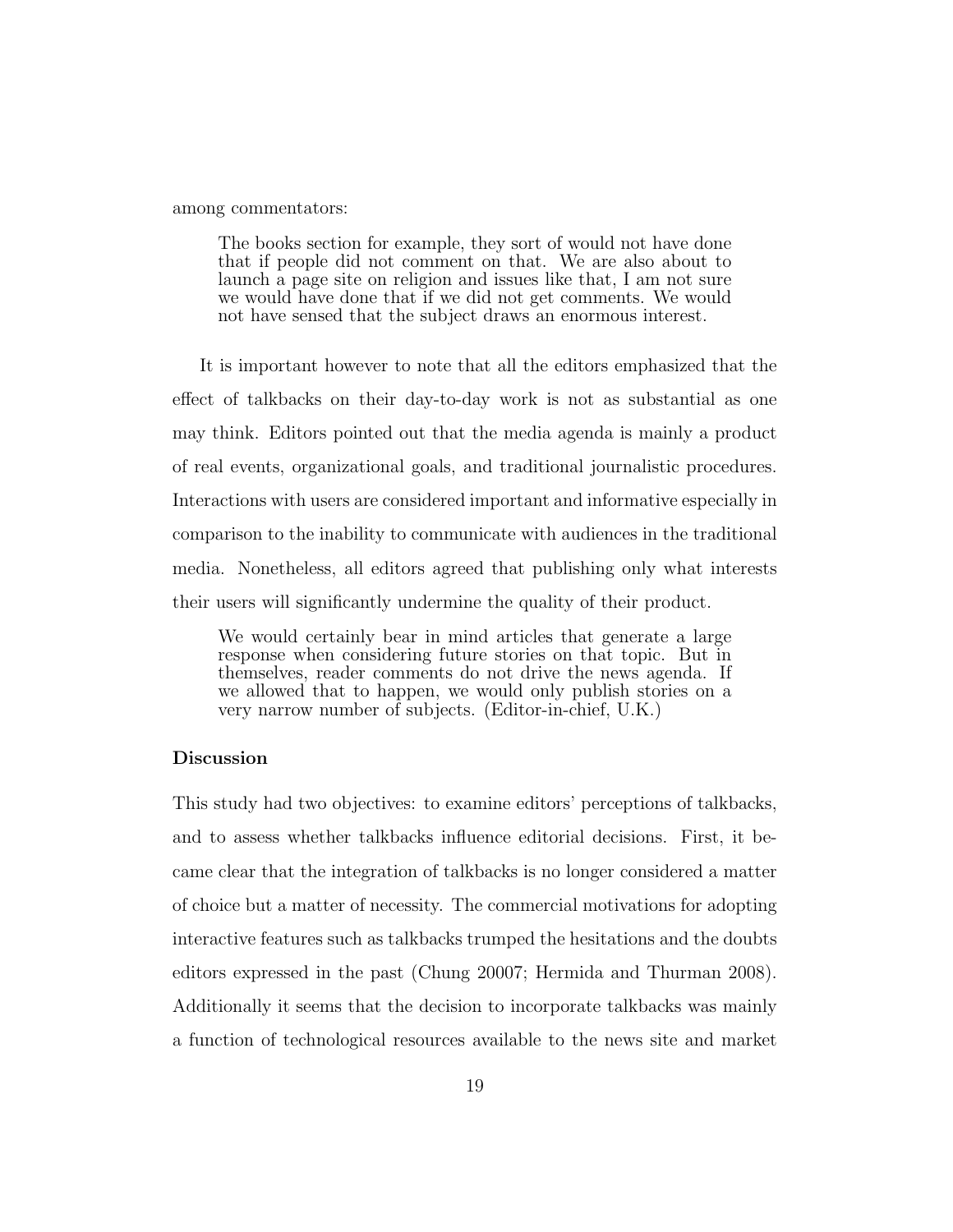forces. In other words, if your competitors adopted an innovative feature you can not afford to stay behind. These factors may explain why Israeli news sites were quicker in adopting talkbacks in comparison to mainstream British news sites.

I also find some disparity between editors' attitudes in the U.K. and Israel. Israeli editors were somewhat more dismissive of the feature due to the low quality of content being produced; however only one Israeli editor presented strategies to improve the discourse. Conversely, British editors expressed some frustration with the quality but the editors stated that they are constantly searching for new ways to communicate with their audiences while maintaining constructive conversations.

As for the effect of talkbacks on editorial decisions I find that issues that stir a debate or that draw a lot of attention are likely to be considered in future editorial decisions. This does not mean that every issue with seven hundred comments receives a follow up but it does inform the editors' judgements. I also found that in some cases talkbacks encompass information that may lead to new stories. But as noted, British editors differed from Israeli editors in their willingness to utilize talkbacks in such a way. I identify two possible explanations for this variation. The first reason may be the dismissive approach of some Israeli editors toward the feature e.g. 'talkbacks do not contribute a thing, I do not learn anything new from talkbacks' (news editor, Israel). Additionally, major news sites in Israel maintain a separate feature for users to report news and offer ideas. It is often called the 'red email' and it is placed in a visible location on the home page. A search in the archive of Ynet.co.il for instance revealed that during the month of March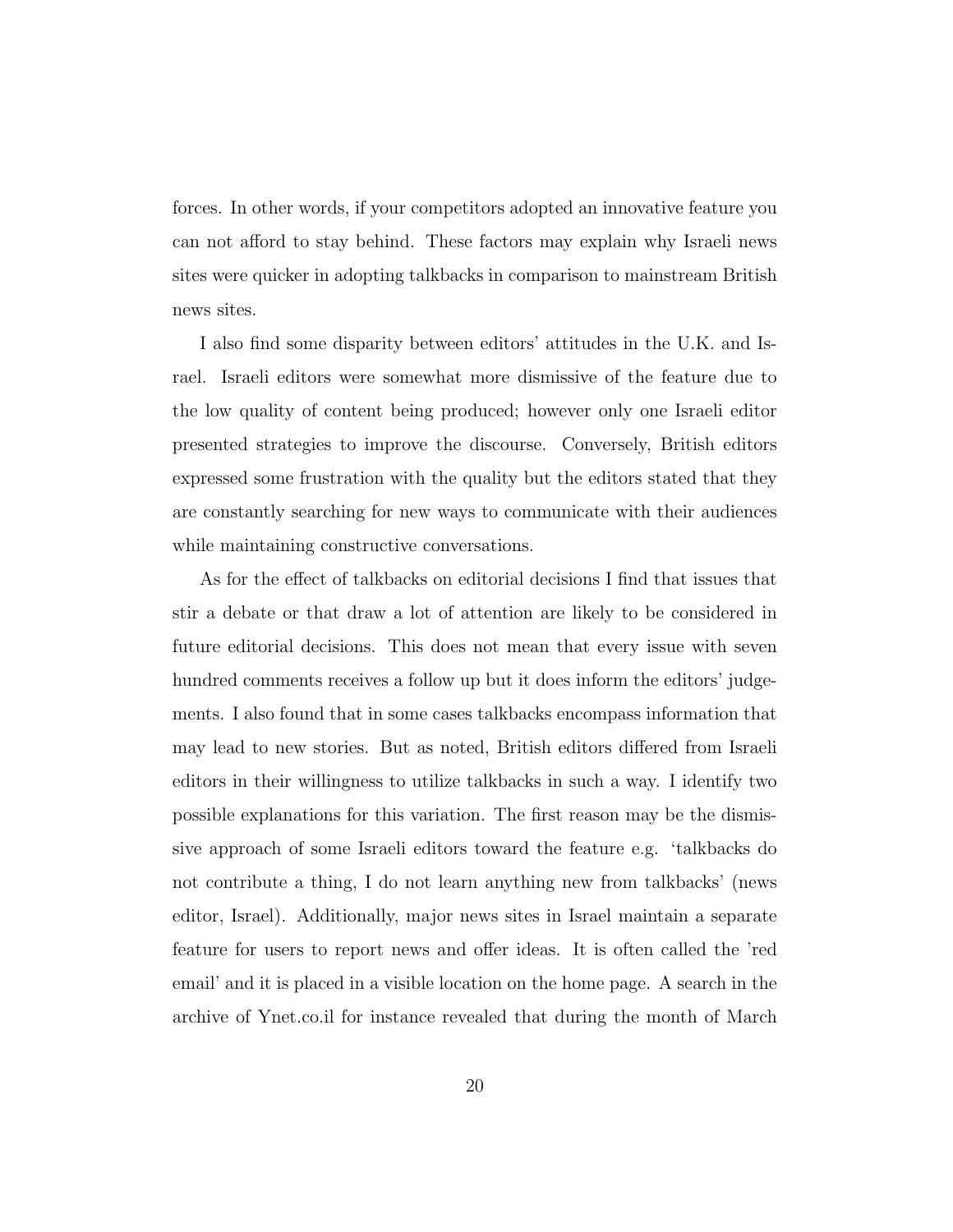2009, nineteen news stories originated in information that was first received via the feature. I did not find an equivalent feature in British news sites.

To conclude, the study shows that talkbacks are gradually increasing the audience's ability to influence media content. Ordinary citizens are expressing their opinions almost instantaneously and online news media are listening and communicating. In other words, the online news media now have an audience they 'can hear and see.' This does not mean that users dictate news media messages but they have become one of many external forces that posses an agenda-building capacity.

This study is not without limitations. To begin with the sample of interviews was not chosen randomly. Therefore the ability to generalize the findings is limited. I also did not manage to extract much cooperation from British 'red top' tabloids which may show more willingness to 'give users what they want' due to their populist nature. Finally since interactive features such as talkbacks are constantly evolving it will be interesting to see whether news sites will adopt even more restrictive moderation formats.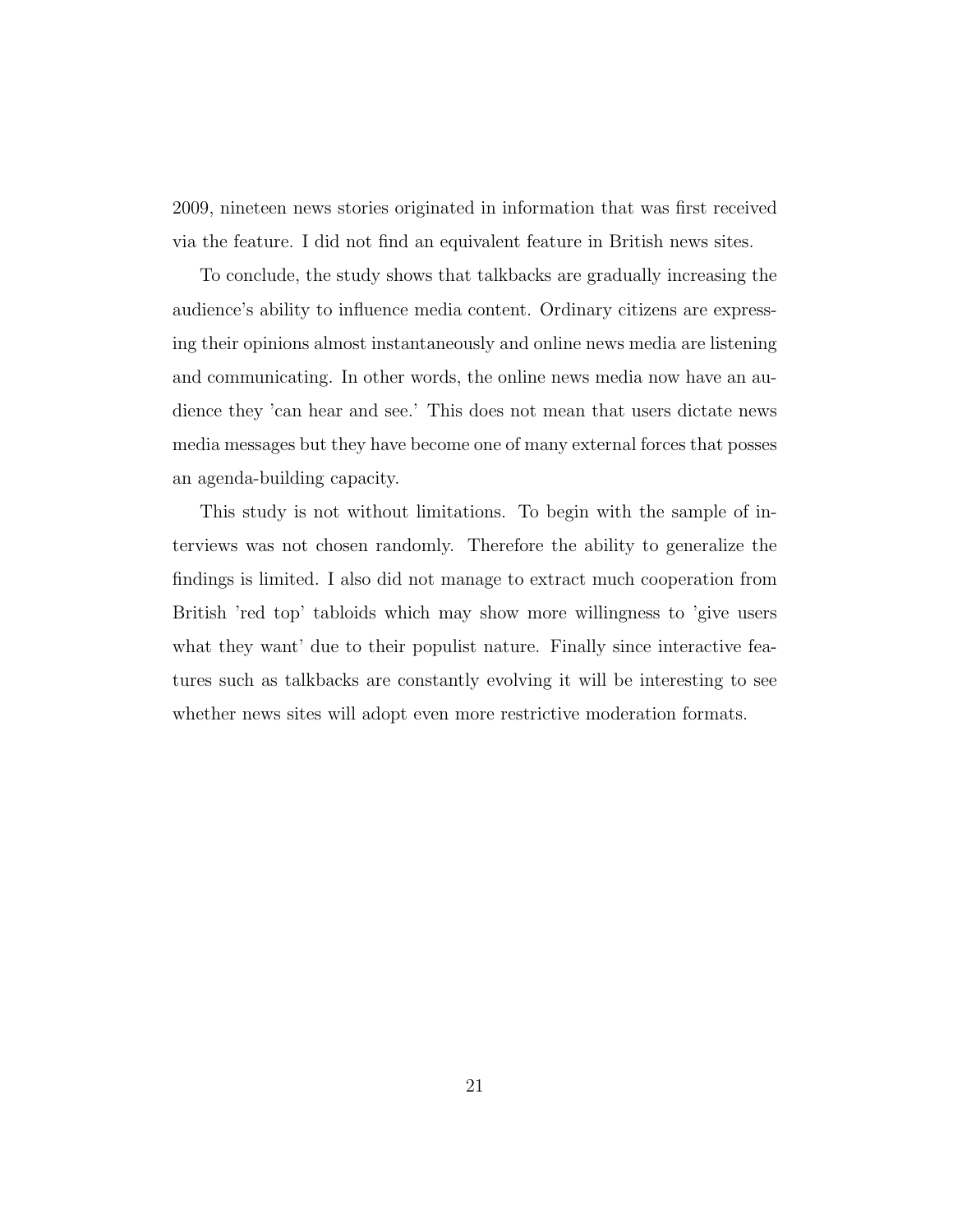#### References

Abdul-Mageed, M. M. (2008). "Online News Sites and Journalism 2.0: Reader Comments on Al-Jazeera Arabic." Cognition, Communication, Cooperation, 6:59-76.

Bergstrom, A. (2008). "The Reluctant Audience: Online Participation in the Swedish Journalistic Context." Westminster Papers in Communication and Culture, 5:60-80.

Berkowitz, D. (1992). "Who Sets the Media Agenda? the Ability of Policy Makers to Determine News Decisions." In Kennamer, D. J. (ed.) Public Opinion, the Press, and Public Policy (pp. 81-103). London: Praeger.

Berkowitz, D. and D. Adams. (1990). "Information Subsidy and Agenda-Building in Local Television News." Journalism Quarterly, 67:723-731.

Boczkowski, P. J. (2004). Digitizing the News: Innovation in Online Newspapers. Cambridge, Mass.: MIT Press.

Caspi, D. (2007). "Online Journalism in Israel: A Preliminary Typology." In Shwartz-Altshuler, T. (ed.), Online Newspapers in Israel. (pp. 31-49). Jerusalem, Israel: The Israel Democracy Institute and Ben-Gurion University of the Negev, Burda Center for Innovative Communications.

Cassara, C. (1998) "U.S. Newspapers Coverage of Human Rights in Latin America, 1975-1982: Exploring President Carter's Agenda-Building Influence." Journalism and Mass Communication Quarterly, 75:478-486.

Cassidy, P. W. (2008). "Outside Influences: Extramedia Forces and the Newsworthiness Conceptions of Online Newspaper Journalists" First Mon $day, 13(1).$ 

Chung, D. S. (2007). "Profits and Perils: Online News Producers' Perceptions of Interactivity and Uses of Interactive Features." Convergence: The International Journal of Research into New Media Technologies, 13: 43-61.

Curtin, P. A. (1999). "Reevaluating Public Relations Information Subsidies: Market-Driven Journalism and Agenda-Building Theory and Practice." Journal of Public Relations Research, 11:53-90.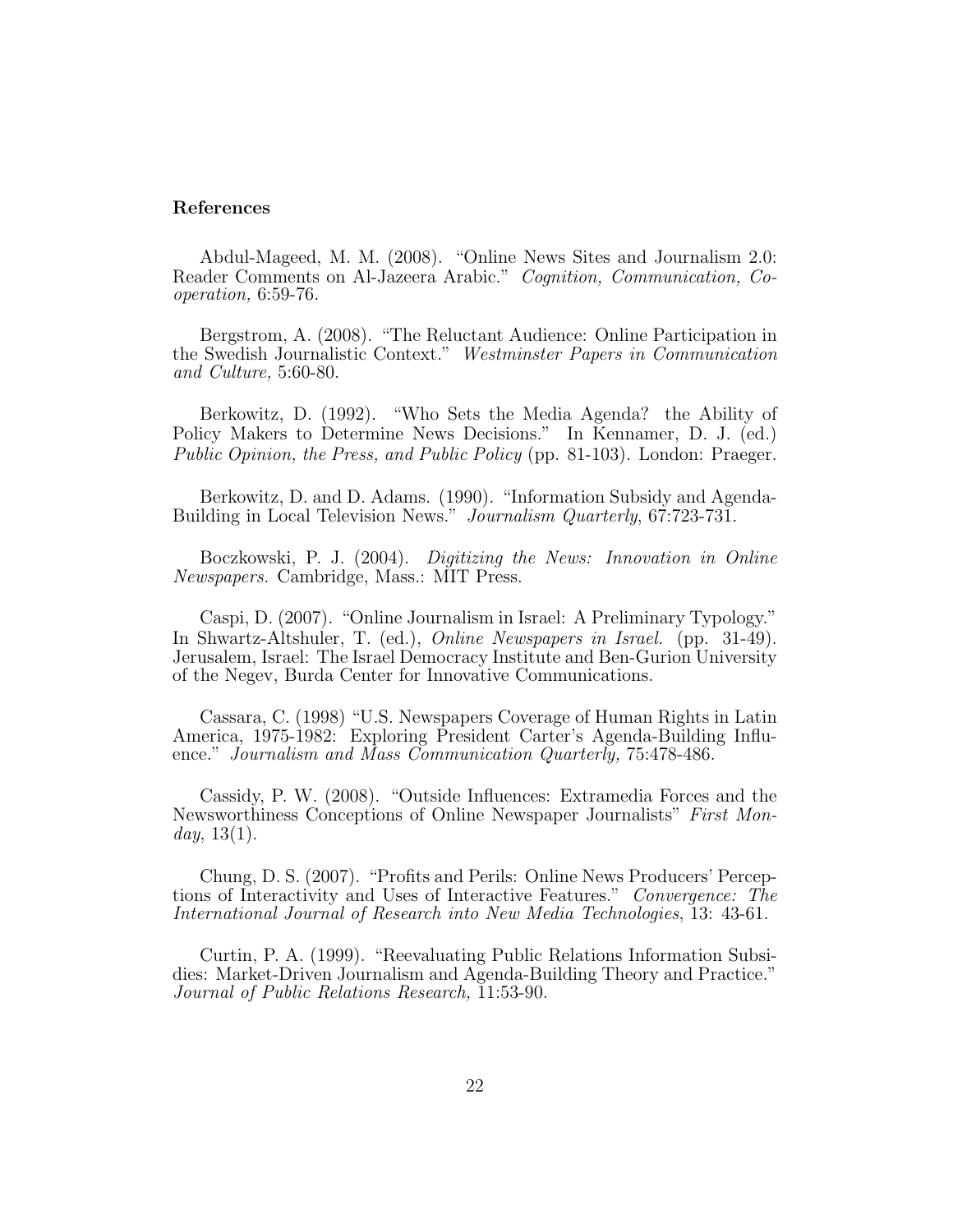Dearing, J. W. and Rogers, E. M. (1996). Agenda-Setting. Thousands Oaks, CA: Sage.

Deuze, M. (2003). "The Web and its Journalisms: Considering the Consequences of Different Types of News Media Online." New Media  $\mathcal C$  Society, 5:203-230.

Deuze, M. and S. Paulussen (2002). "Online Journalism in the Low Countries: Basic, Occupational and Professional Characteristics of Online Journalists in Flanders and the Netherlands." European Journal of Communication, 17: 237-245.

Domingo, D. (2008). "Interactivity in the Daily Routines of Online Newsrooms: Dealing with an Uncomfortable Myth." Journal of Computer-Mediated Communication, 13:680-704.

Golan, G. (2006) "Inter-Media Agenda Setting and Global News Coverage: Assessing the Influence of the New York Times on three Network Television Evening News Programs." Journalism Studies, 7:323-333.

Hecht, Y. (2003). "The Struggle for Hegemony in Digital Content - The Case of the Talk-Back." Israel Internet Association Magazine, Nov. 2003 (in Hebrew).

Heeter, C. (1989). "Implications of New Interactive Technologies for Conceptualizing Communication." In Salvaggio, J. L.and J. Bryant (eds.) Media Use in the Information Age: Emerging Patterns of Adoption and Computer Use (pp. 21735). Hillsdale, NJ: Erlbaum.

Hermida, A. and N. Thurman. (2008). "A Clash of Cultures: The Integration of User-Generated Content within Professional Journalistic Frameworks at British Newspaper Websites." Journalism Practice, 2: 343-356.

Huckins, K. (1999). "Interest-Group Influence on the Media Agenda: A Case Study." Journalism and mass Communication Quarterly, 76:76-86.

Kenney, K., A. Gorelik and S. Mwangi (2000). "Interactive Features of Online Newspapers." First Monday, 5(1).

Kohn, A. and M. Neiger. (2007). "To Talk and To Talkback: Analyzing the Rhetoric of Talkbacks in Online Journalism." In Shwartz-Altshuler, T. (ed.), Online Newspapers in Israel. (pp. 321-350) Jerusalem, Israel: The Israel Democracy Institute and Ben-Gurion University of the Negev, Burda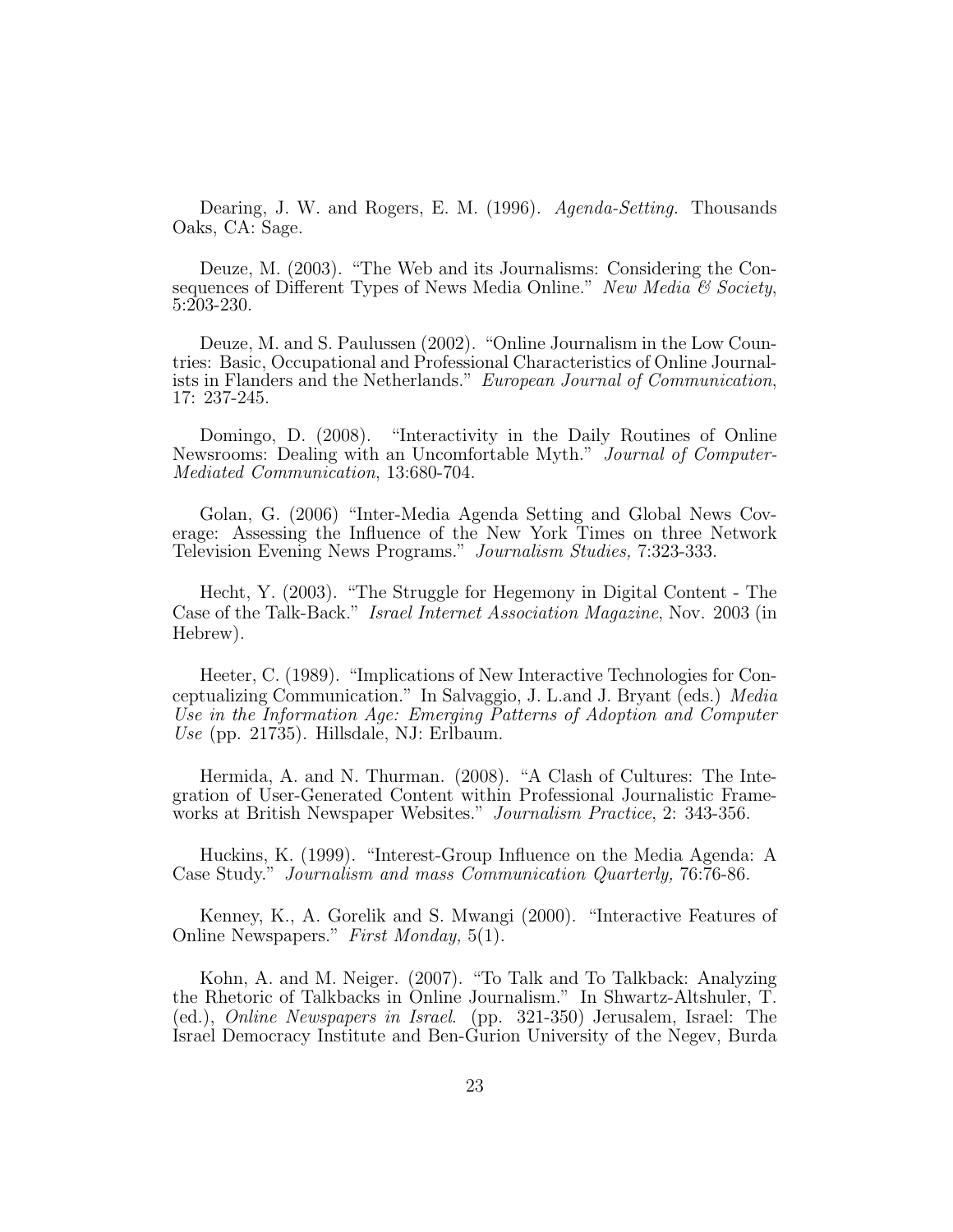Center for Innovative Communications.

Lindlof, T.R. and Taylor. (2002) Qualitative Communication Research Methods. Thousand Oaks, CA: Sage.

Massey, B.L. and M.R. Levy (1999). "Interactivity, Online Journalism, and English-Language Web Newspapers in Asia." Journalism and Mass Communication Quarterly, 76:138151.

McCombs, M. (2004) Setting the Agenda: the Mass Media and Public Opinion. Cambridge, UK: Polity Press.

McMillan, S. J. (2002). "A Four-Part Model of Cyber-Interactivity." New Media & Society, 4:271291.

Messner, M and M. W. DiStaso (2008). "The Source Cycle: How Traditional Media and Weblogs Use Each Other as Sources." Journalism Studies, 9:447-463.

Oblak, T. (2005). "The Lack of Interactivity and Hypertextuality in Online Media." Gazette, 67:87-106."

Ornebring, H. (2008). "The Consumer As Producer—Of What? User-Generated Tabloid Content in the Sun (UK) and Aftonbladet (Sweden)." Journalism Studies, 9: 771-785.

Neuman W. R., M. Just, and A. Crigler. (1992). Common Knowledge: News and the Construction of Political Meaning, Chicago: University of Chicago Press.

Paulussen S. and P. Ugille (2008). "User Generated Content in the Newsroom: Professional and Organizational Constraints on Participatory Journalism." Westminster Papers in Communication and Culture, 5:24-41.

Pavlik, J. (2000). "The Impact of Technology on Journalism." *Journal*ism Studies, 1:229-237.

Pavlik, J. (2001). Journalism and New Media. New York: Columbia University Press.

Picone I. (2007). "Conceptualizing Online News Use." Observatorio, 3:93-114.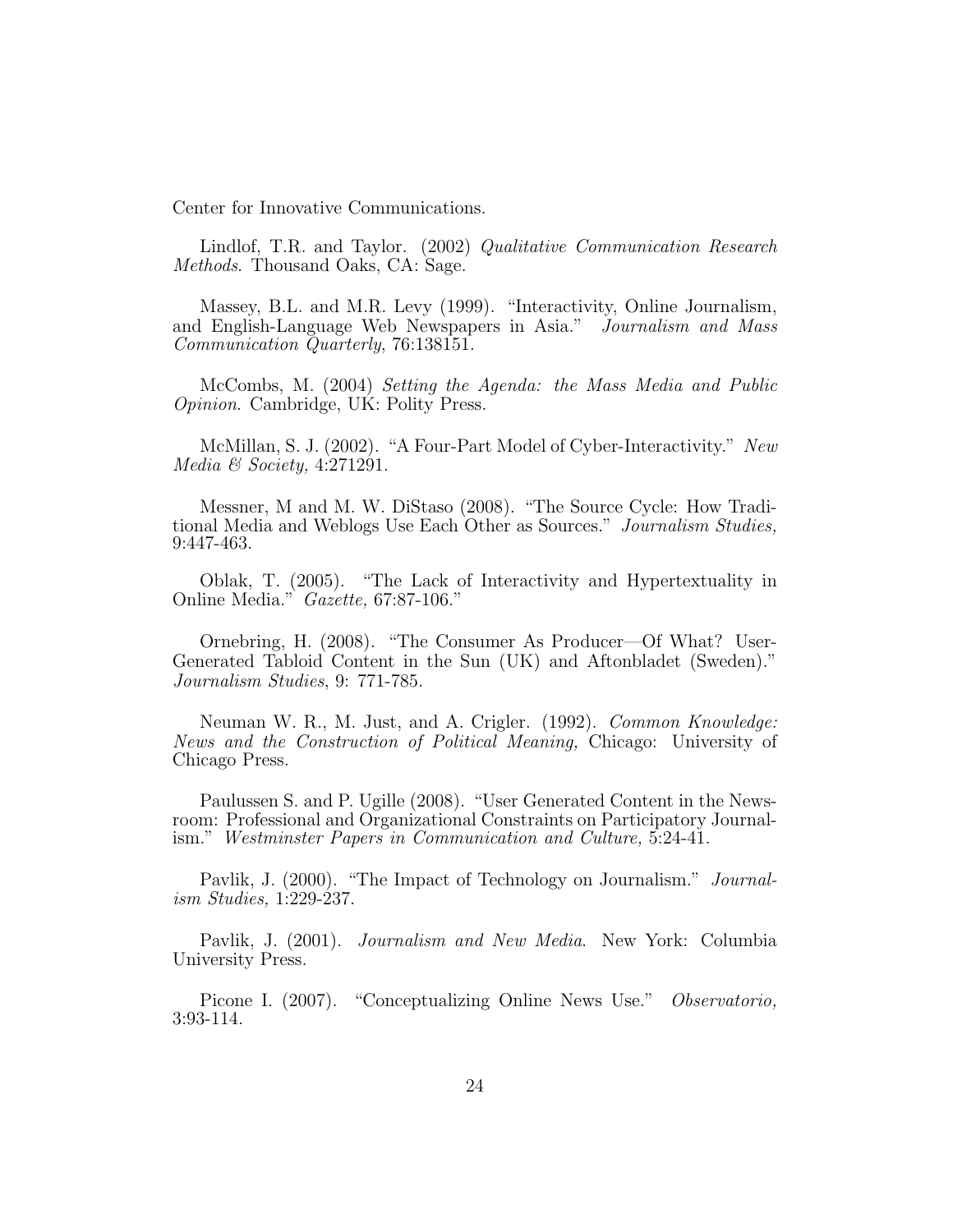Quinn, G. and B. Trench (2002). "Online News Media and their Audiences." Mudia Work Package 3, July.

Rafaeli, S. and F. Sudweeks (1997). "Networked Interactivity." Journal of Computer Mediated Communication, 2(4).

Reese, S. D. (1991). Setting the Medias Agenda: A Power Balance Perspective. In J. A. Anderson (ed.), Communication Yearbook, (pp.309-340). Newbury Park, CA: Sage.

Rosenberry, J. (2005). "Few Papers Use Online Techniques To Improve Public Communication." Newspaper Research Journal, 26:61-73.

Schultz, T. (2000). "Mass Media and the Concept of Interactivity: an Exploratory Study of Online Forums and Reader Email." Media, Culture & Society, 22:205-221.

Shoemaker, P. J. and S. D. Reese, (1996). Mediating the Message: Theories of Influences on Mass Media Content (Second edition). White Plains, N.Y.: Longman.

Sigal, L. V. (1973). Reporters and officials. Lexington, MA: D. C. Heath.

Sikron, F., O. Baron-Epel, and S. Linn. (2008). "The Voice of Lay Experts: Content Analysis of Traffic Accident Talk-Backs." Transportation Research, Part F:24-36.

Steuer, J. (1992). "Defining Virtual Reality: Dimensions Determining Telepresence."Journal of Communication, 42:7393.

Stromer-Galley, J. (2004). "Interactivity-as-Product and Interactivityas-Process." The Information Society, 20:391-394.

Thurman, N. (2008). "Forums for Citizen Journalists? Adoption of User Generated Content Initiatives by Online News Media." New Media & Soci $ety, 10:139-157.$ 

Wallsten, K. (2007). "Agenda Setting and the Blogosphere: An Analysis of the Relationship between Mainstream Media and Political Blogs." Review of Policy Research, 24:567-587.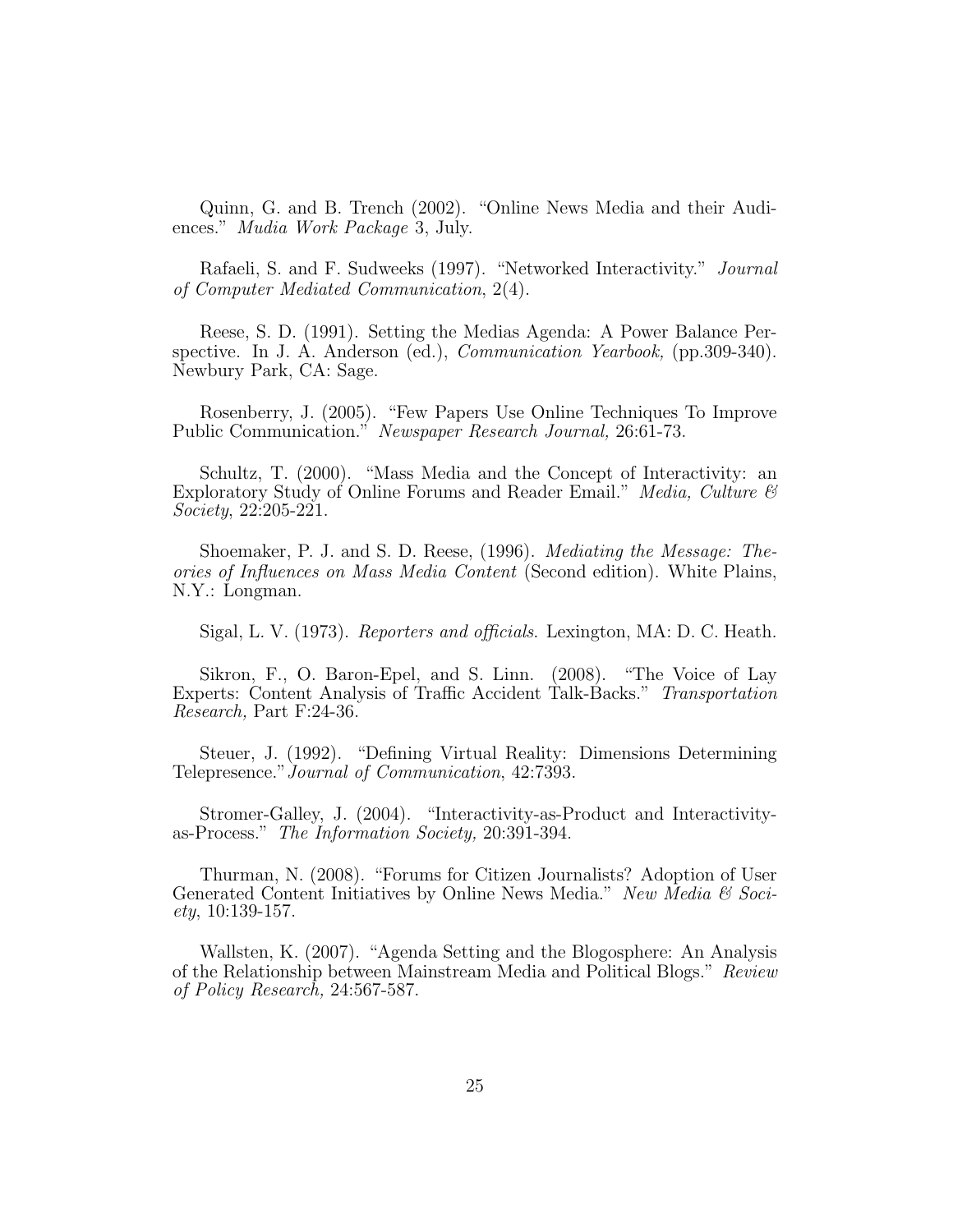Weaver, D. H., R. A. Beam, B. J. Brownlee, P. S. Voakes, and G. C. Wilhoit. (2006). The American Journalist in the 21st Century: U.S. News People at the Dawn of a New Millennium. Mahwah, N.J.: L. Erlbaum Associates.

Weaver D. and S. N. Elliott. (1985). "Who Sets the Agenda for the Media? A Study of Local Agenda-Building." Journalism Quarterly, 62:87-94.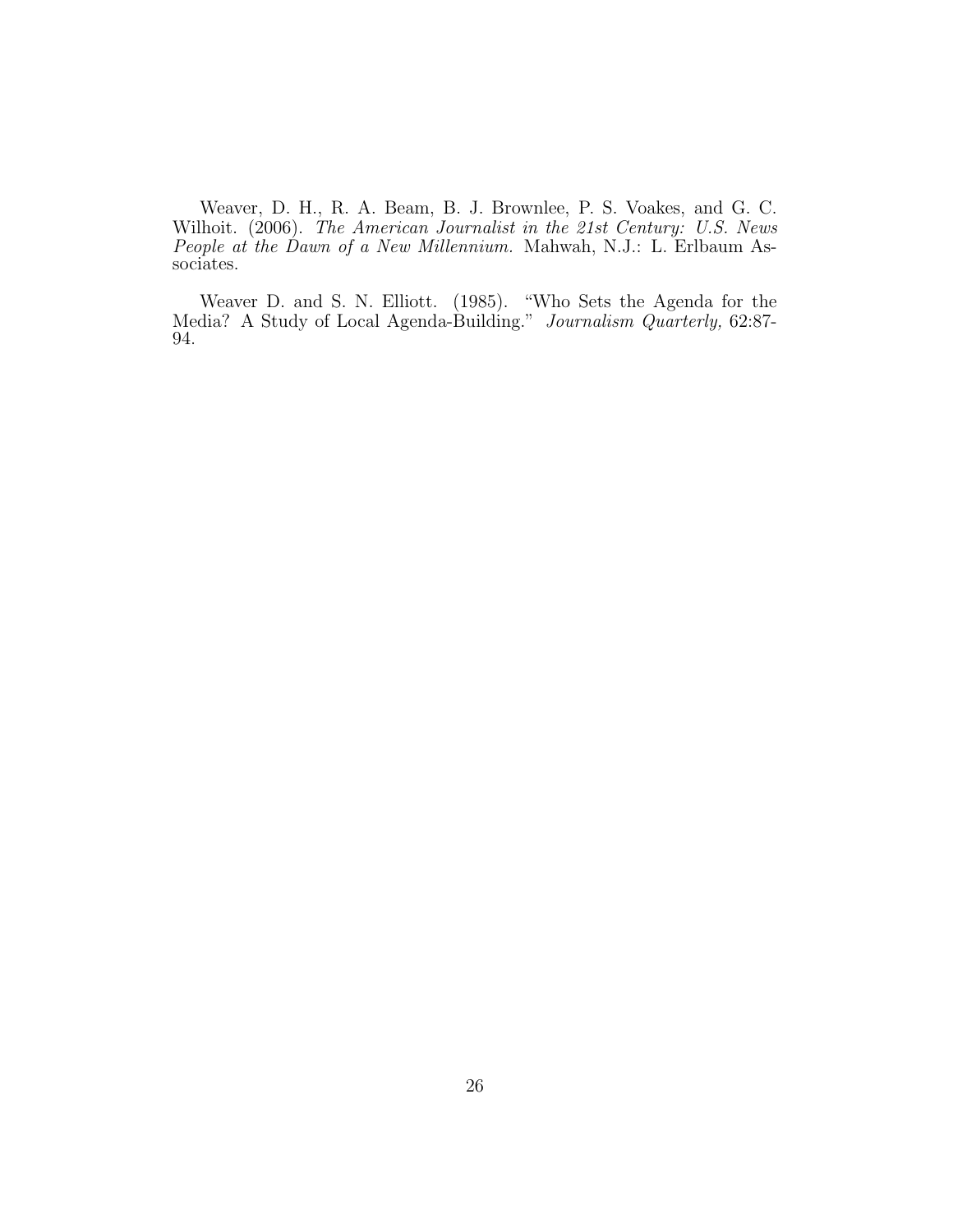| Table 1: Case Studies         |                                                   |                                  |  |  |
|-------------------------------|---------------------------------------------------|----------------------------------|--|--|
|                               | U.K.                                              | Israel                           |  |  |
| National newspapers           | Timesonline.co.uk                                 | Ynet.co.il                       |  |  |
|                               | Telegraph.co.uk                                   | Haaretz.co.il                    |  |  |
|                               | Guardian.co.uk                                    | Nrg.co.il                        |  |  |
|                               | Independent.co.uk                                 |                                  |  |  |
|                               | Dailyexpress.co.uk                                |                                  |  |  |
|                               | Mirror.co.uk                                      |                                  |  |  |
| Regional and local newspapers | Manchestereveningnews.co.uk<br>Thisislondon.co.uk | Jpost.com                        |  |  |
| Other                         |                                                   | Walla.co.il (online-only portal) |  |  |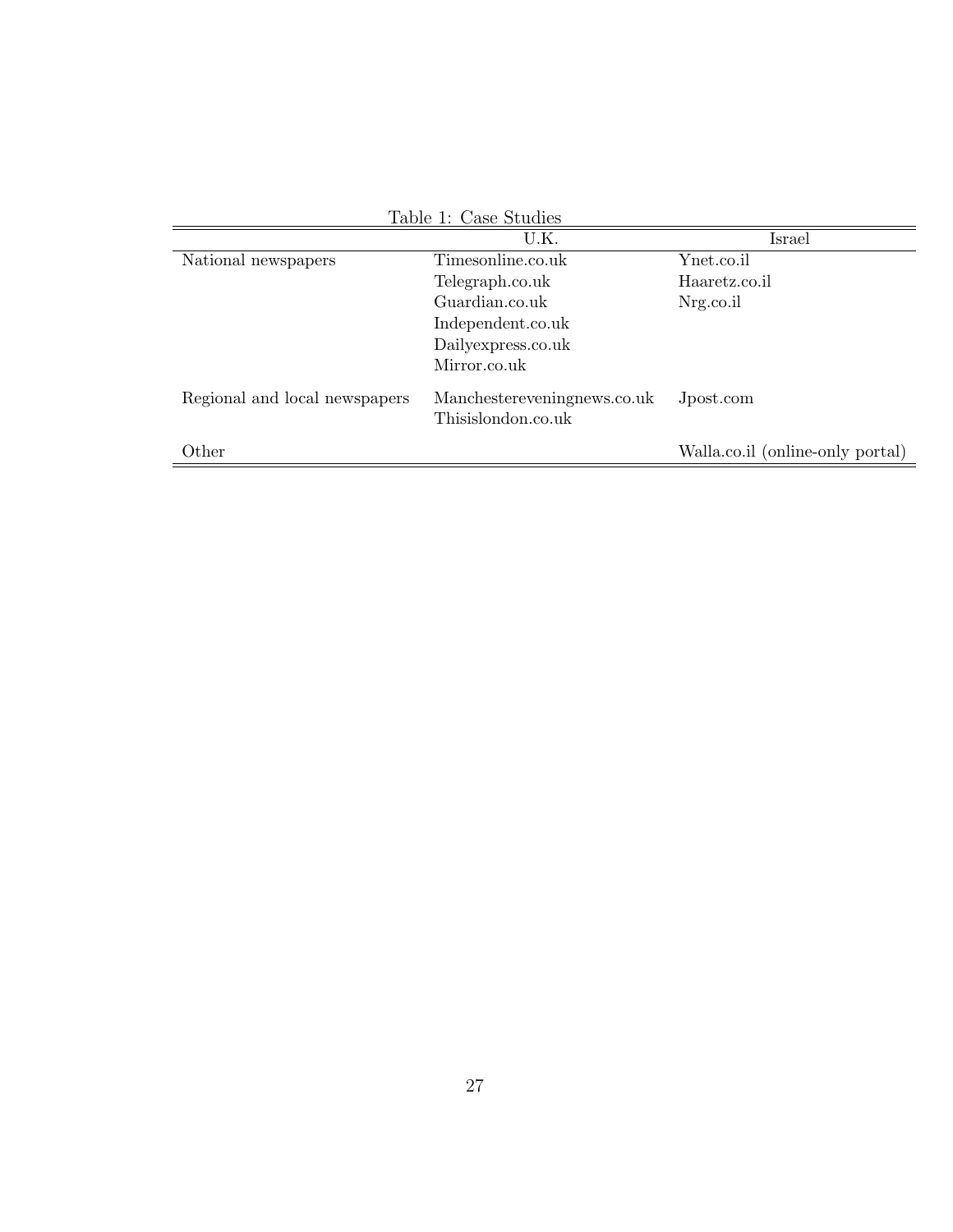| Table 2. The beope of Content in Diffusit Rems britis |   |                              |            |
|-------------------------------------------------------|---|------------------------------|------------|
|                                                       |   | All Articles Limited Content | Blogs only |
| Timesonline.co.uk                                     | X |                              |            |
| Telegraph.co.uk                                       |   | X                            |            |
| Guardian.co.uk                                        |   | X                            |            |
| Independent.co.uk                                     |   | X                            |            |
| Dailyexpress.co.uk                                    | Х |                              |            |
| Mirror.co.uk                                          |   |                              | Х          |
| Manchestereveningnews.co.uk                           | Х |                              |            |
| Thisislondon.co.uk                                    |   |                              |            |

Table 2: The Scope of Content in British News Sites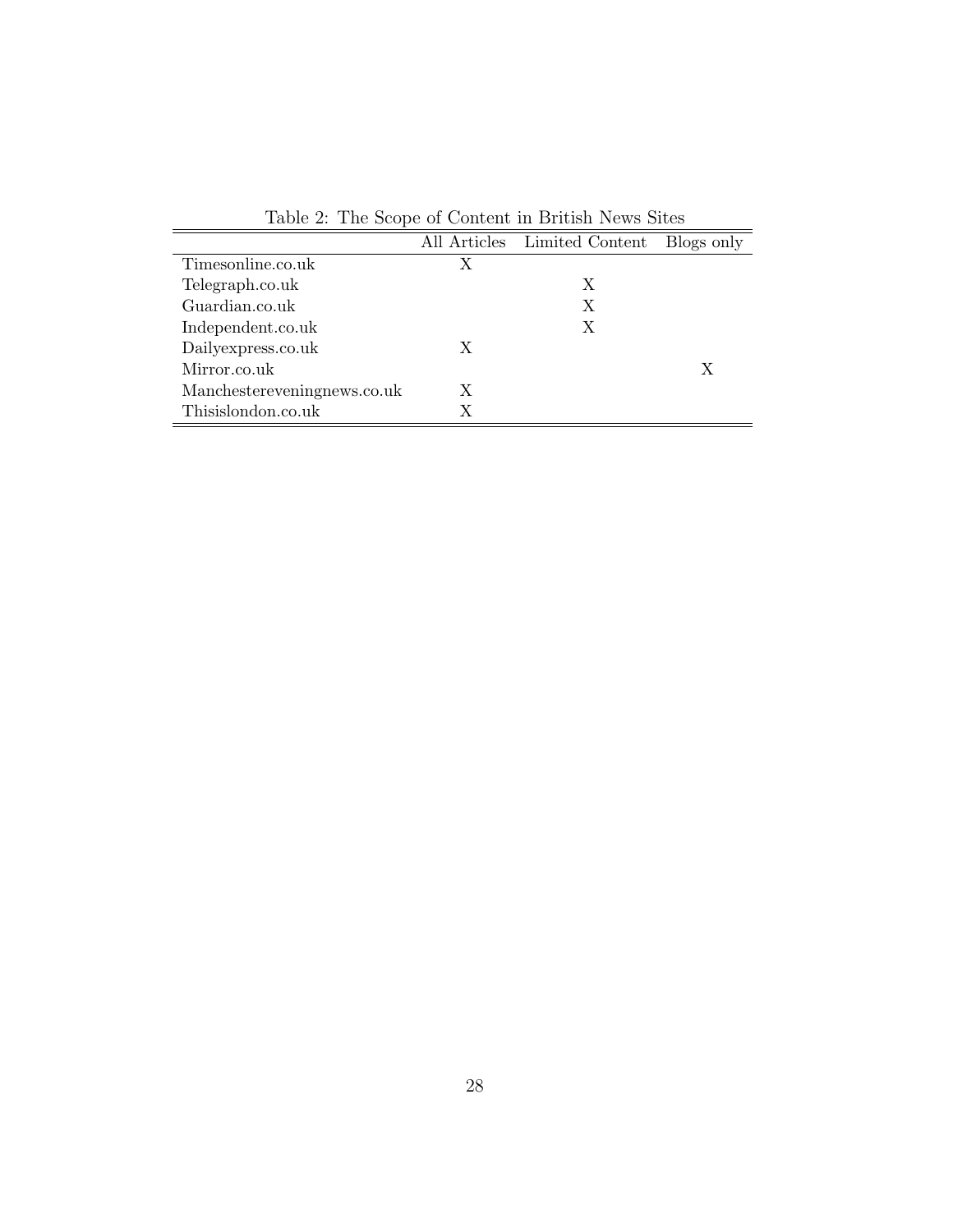| Table 0. Level of Amonymity in Diffusit News Shees |   |                                          |  |  |
|----------------------------------------------------|---|------------------------------------------|--|--|
|                                                    |   | Partial Anonymity Partial Identification |  |  |
| Timesonline.co.uk                                  | Х |                                          |  |  |
| Telegraph.co.uk                                    | X |                                          |  |  |
| Guardian.co.uk                                     |   | X                                        |  |  |
| Independent.co.uk                                  |   | Х                                        |  |  |
| Dailyexpress.co.uk                                 |   | X                                        |  |  |
| Mirror.co.uk                                       | X |                                          |  |  |
| Manchestereveningnews.co.uk                        |   | X                                        |  |  |
| Thisislondon.co.uk                                 | X |                                          |  |  |

Table 3: Level of Anonymity in British News Sites